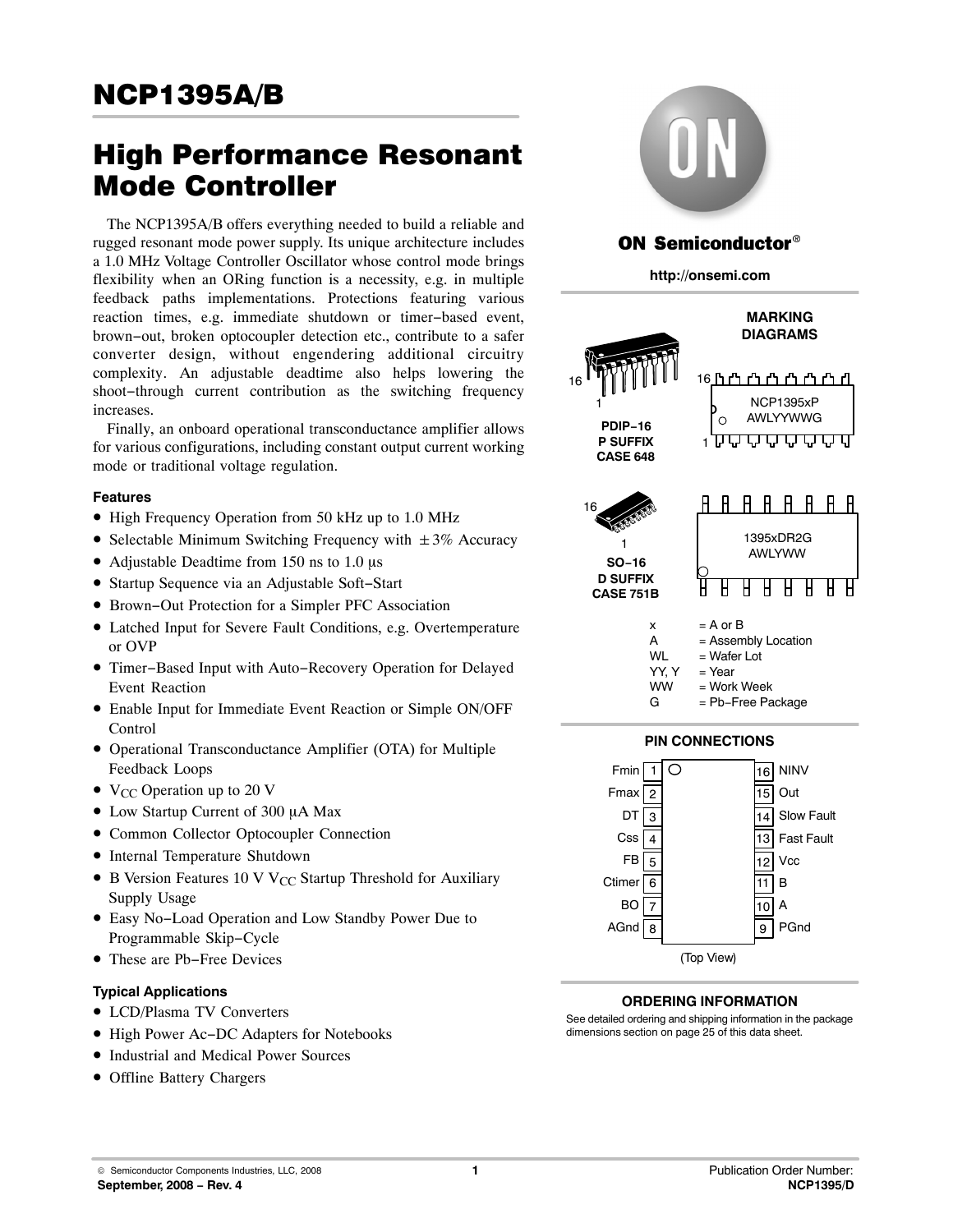

**Figure 1. Typical Application Example**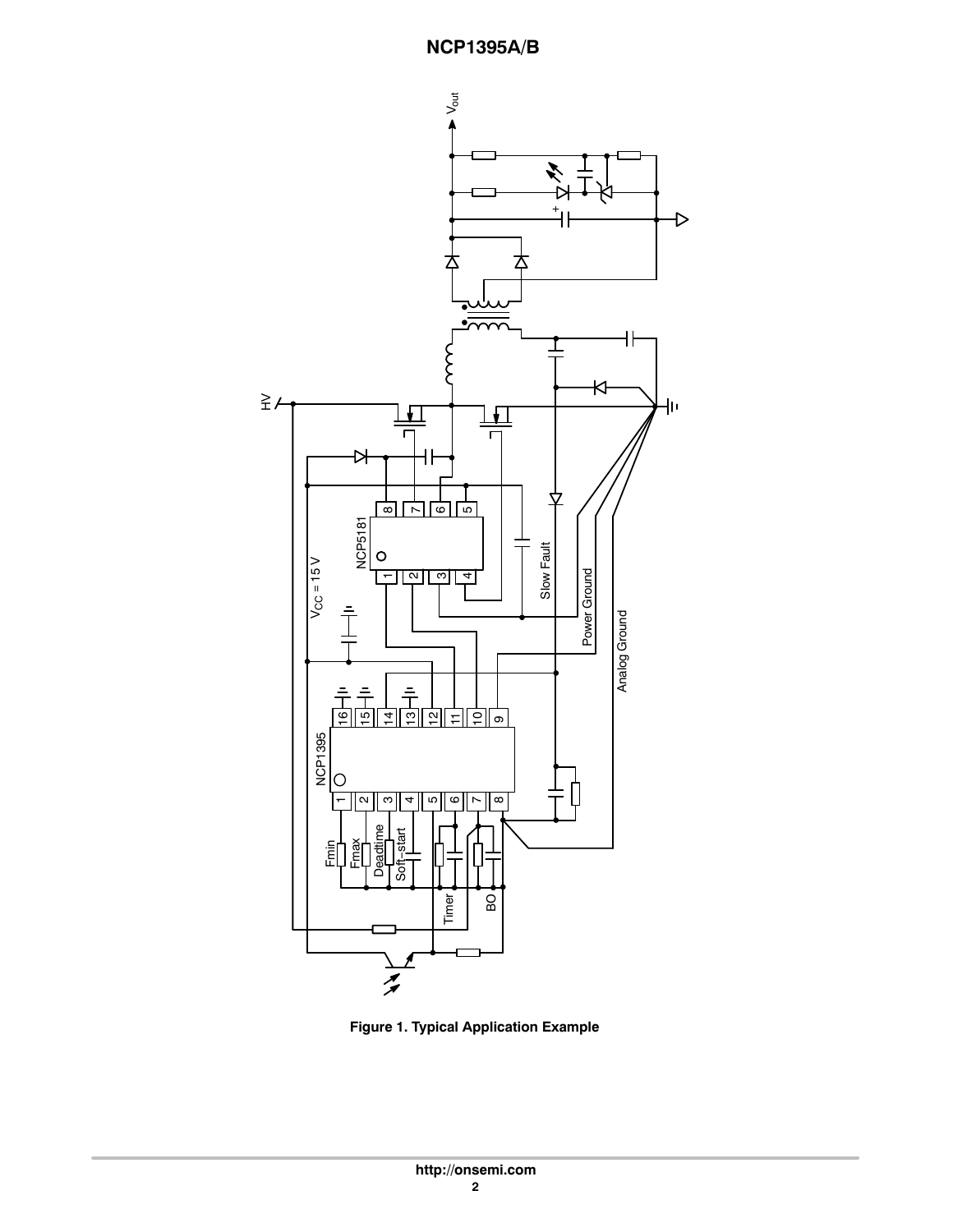### **PIN FUNCTION DESCRIPTION**

| Pin No.        | Symbol            | <b>Function</b>              | <b>Description</b>                                                                                                                       |
|----------------|-------------------|------------------------------|------------------------------------------------------------------------------------------------------------------------------------------|
| 1              | Fmin              | <b>Timing Resistor</b>       | Connecting a resistor to this pin, sets the minimum oscillator frequency<br>reached for VFB is below 1.3 V.                              |
| $\overline{2}$ | Fmax              | <b>Frequency Clamp</b>       | A resistor sets the maximum frequency excursion.                                                                                         |
| 3              | DT                | Deadtime                     | A simple resistor adjusts the deadtime length.                                                                                           |
| 4              | Css               | Soft-Start                   | Select the soft-start duration.                                                                                                          |
| 5              | <b>FB</b>         | Feedback                     | Applying a voltage above 1.3 V on this pin increases the oscillation frequency<br>up to Fmax.                                            |
| 6              | Ctimer            | <b>Timer Duration</b>        | Sets the timer duration in presence of a fault.                                                                                          |
| $\overline{7}$ | <b>BO</b>         | Brown-Out                    | Detects low input voltage conditions. When brought above Vlatch, it fully<br>latches off the controller.                                 |
| 8              | Agnd              | Analog Ground                | $\qquad \qquad =$                                                                                                                        |
| 9              | Pgnd              | Power Ground                 | $\equiv$                                                                                                                                 |
| 10             | A                 | Low Side Output              | Drives the low side power MOSFET.                                                                                                        |
| 11             | B                 | <b>High Side Output</b>      | Drives the upper side power MOSFET.                                                                                                      |
| 12             | <b>Vcc</b>        | Supplies the Controller      | $\qquad \qquad =$                                                                                                                        |
| 13             | <b>Fast Fault</b> | <b>Quick Fault Detection</b> | Fast shutdown pin, stops all pulses when brought high. Please look in the<br>description for more details about the fast-fault sequence. |
| 14             | <b>Slow Fault</b> | <b>Slow Fault Detection</b>  | When asserted, the timer starts to countdown and shuts down the controller at<br>the end of its time duration.                           |
| 15             | <b>OUT</b>        | <b>OPAMP Output</b>          | Internal transconductance amplifier.                                                                                                     |
| 16             | <b>NINV</b>       | <b>OPAMP Noninverting</b>    | Non-inverting pin of the OPAMP.                                                                                                          |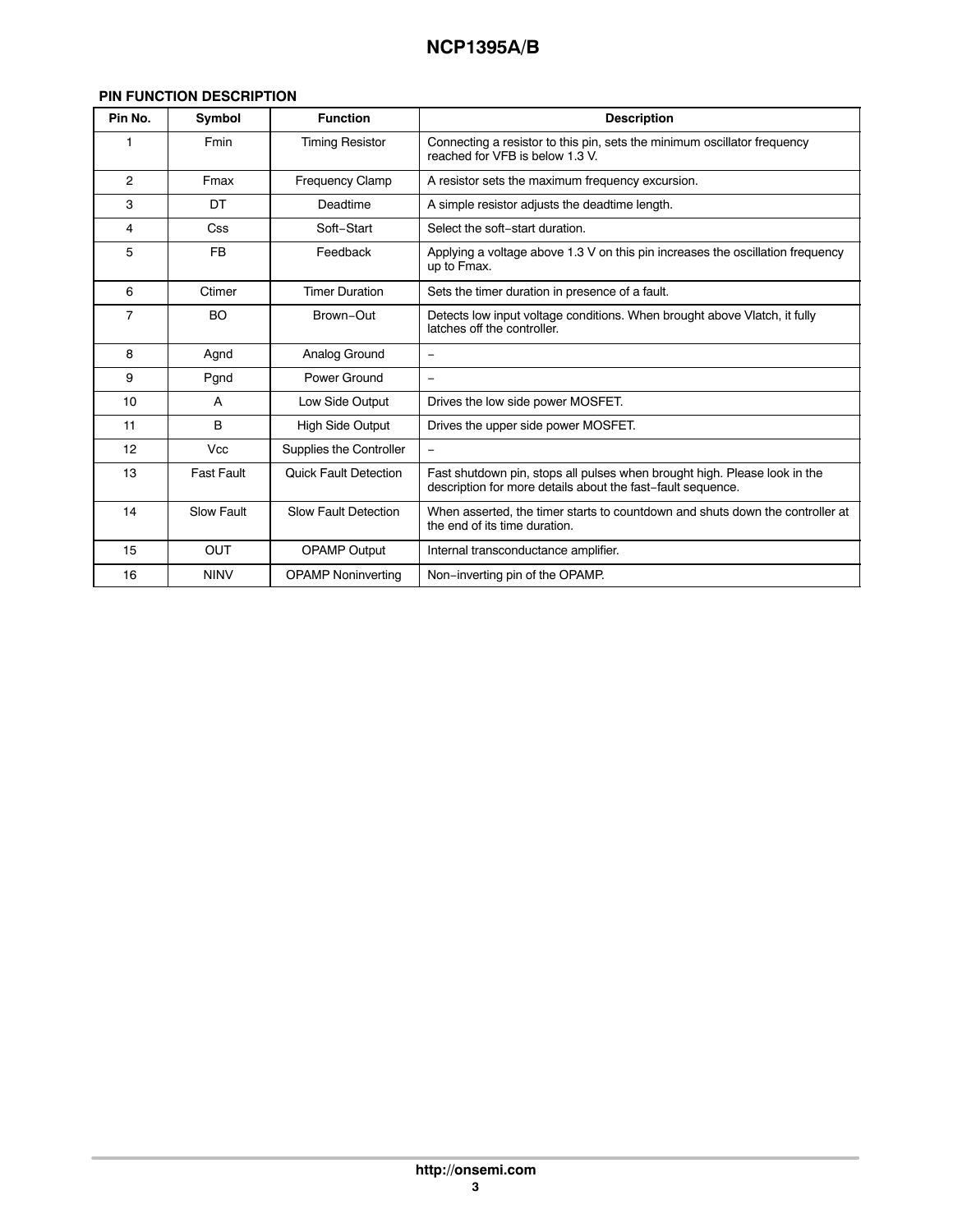

**http://onsemi.com**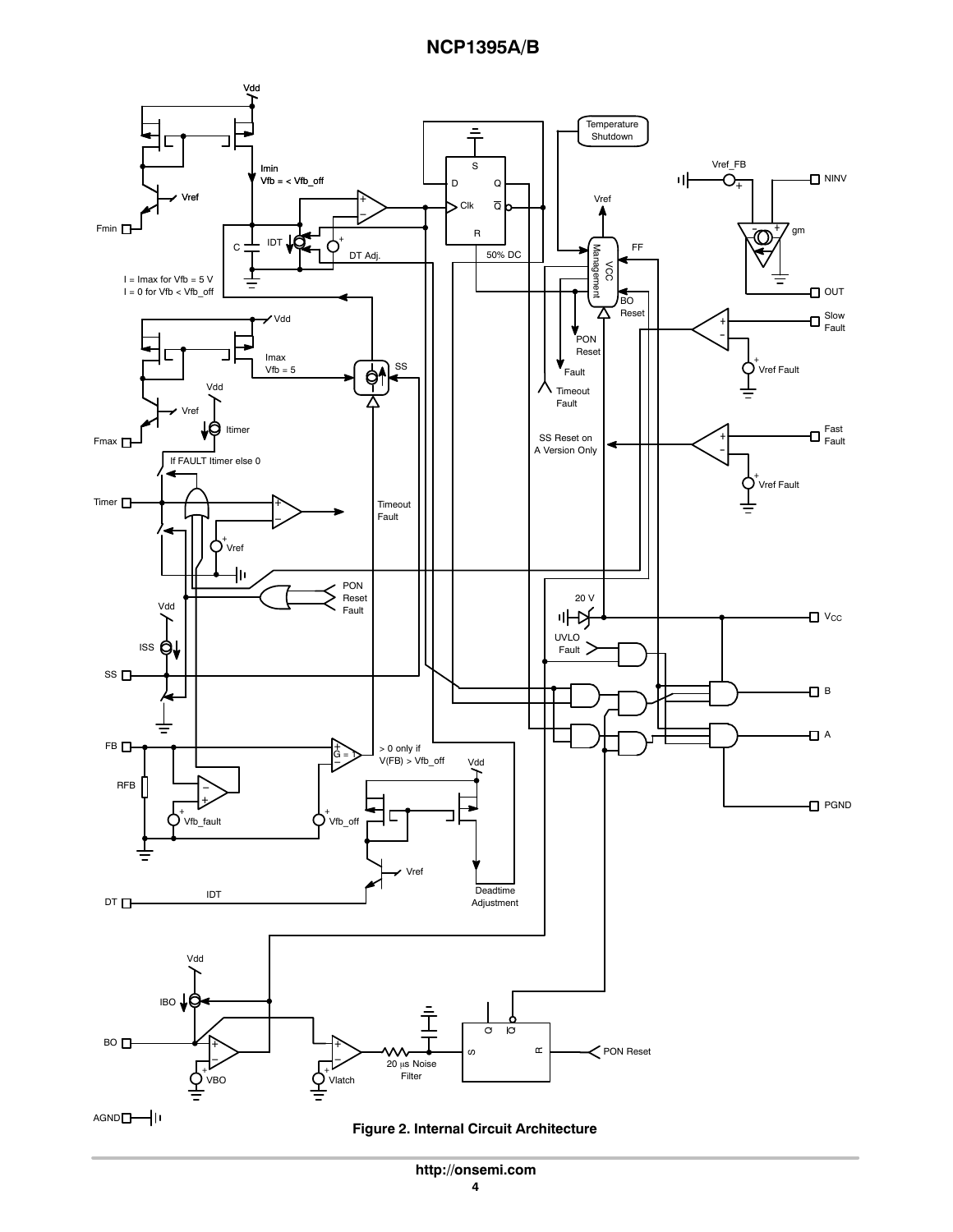### **MAXIMUM RATINGS**

| Rating                                                                                               | Symbol          | Value           | Unit          |
|------------------------------------------------------------------------------------------------------|-----------------|-----------------|---------------|
| Power Supply Voltage, Pin 12                                                                         | $V_{\rm CC}$    | 20              | ν             |
| Transient Current Injected into $V_{CC}$ when Internal Zener is Activated -<br>Pulse Width $< 10$ ms |                 | 10              | mA            |
| Power Supply Voltage, All Pins (Except Pins 10 and 11)                                               |                 | $-0.3$ to 10    |               |
| Thermal Resistance, Junction-to-Air, PDIP Version                                                    | $R_{\theta,JA}$ | 130             | $\degree$ C/W |
| Thermal Resistance, Junction-to-Air, SOIC Version                                                    | $R_{\theta,JA}$ | 100             | $\degree$ C/W |
| Storage Temperature Range                                                                            |                 | $-60$ to $+150$ | $^{\circ}$ C  |
| ESD Capability, Human Body Model                                                                     |                 | 2               | kV            |
| <b>ESD Capability, Machine Model</b>                                                                 |                 | 200             | ν             |

Stresses exceeding Maximum Ratings may damage the device. Maximum Ratings are stress ratings only. Functional operation above the Recommended Operating Conditions is not implied. Extended exposure to stresses above the Recommended Operating Conditions may affect device reliability.

1. This device series contains ESD protection and exceeds the following tests: Human Body Model 2000V per JESD22−A114−B

Machine Model Method 200V per JESD22−A115−A.

2. This device contains latch−up protection and exceeds 100 mA per JEDEC Standard JESD78.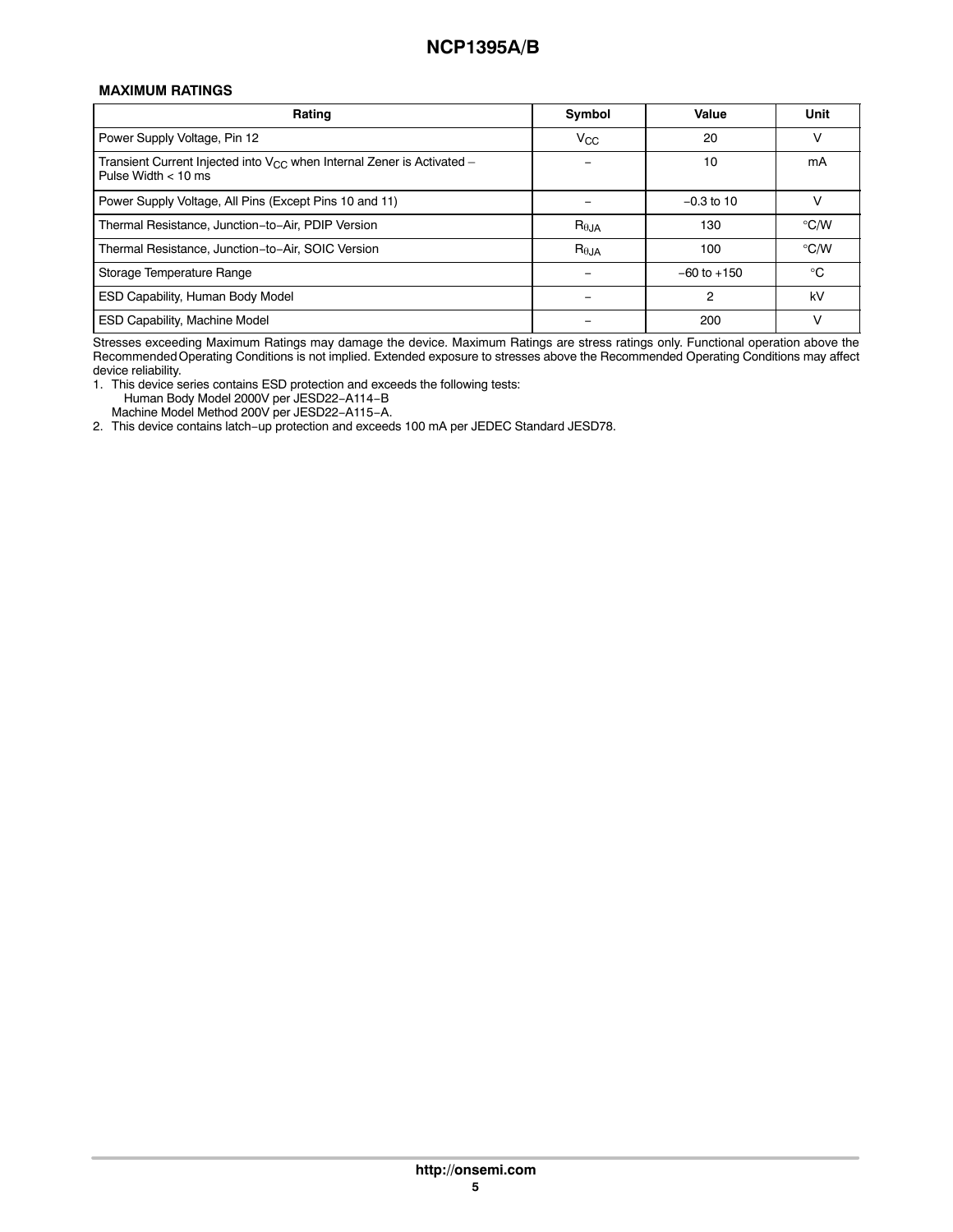**ELECTRICAL CHARACTERISTICS** (For typical values T<sub>j</sub> = 25°C, for min/max values T<sub>j</sub> = −40°C to +125°C, Max T<sub>J</sub> = 150°C,  $\rm V_{CC}$  = 11 V, unless otherwise noted.)

| Characteristic                                                                                                         | Pin            | Symbol                  | Min                      | <b>Typ</b>               | Max                      | Unit       |
|------------------------------------------------------------------------------------------------------------------------|----------------|-------------------------|--------------------------|--------------------------|--------------------------|------------|
| <b>SUPPLY SECTION</b>                                                                                                  |                |                         |                          |                          |                          |            |
| Turn-On Threshold Level, V <sub>CC</sub> Going Up - A Version                                                          | 12             | <b>VCC<sub>ON</sub></b> | 12.3                     | 13.3                     | 14.3                     | V          |
| Turn-On Threshold Level, $V_{CC}$ Going Up - B Version                                                                 | 12             | <b>VCC<sub>ON</sub></b> | 9.3                      | 10.3                     | 11.3                     | V          |
| Minimum Operating Voltage after Turn-On                                                                                | 12             | $VCC_{(min)}$           | 8.3                      | 9.3                      | 10.3                     | V          |
| Minimum Hysteresis between VCC <sub>ON</sub> and VCC <sub>(min)</sub> - A Version                                      | 12             | VhysteA                 | $\qquad \qquad -$        | 3.0                      | $\overline{a}$           | V          |
| Minimum Hysteresis between VCC <sub>ON</sub> and VCC <sub>(min)</sub> - B Version                                      | 12             | VhysteB                 | $\qquad \qquad -$        | 1.0                      | $\overline{\phantom{0}}$ | V          |
| Startup Current, V <sub>CC</sub> < VCC <sub>ON</sub>                                                                   | 12             | Istartup                | $\qquad \qquad -$        | $\overline{\phantom{0}}$ | 300                      | μA         |
| V <sub>CC</sub> Level at which the Internal Logic gets Reset                                                           | 12             | VCC <sub>reset</sub>    | $\qquad \qquad -$        | 5.9                      | $\qquad \qquad -$        | V          |
| Internal IC Consumption, No Output Load on Pins 11/12, Fsw = 300 kHz                                                   | 12             | ICC <sub>1</sub>        | $\overline{\phantom{0}}$ | 1.6                      | $\overline{\phantom{0}}$ | mA         |
| Internal IC consumption, 100 pF output load on pin 11 / 12, Fsw = 300 kHz                                              | 12             | ICC <sub>2</sub>        | $\overline{\phantom{0}}$ | 2.3                      | $\overline{\phantom{0}}$ | mA         |
| Consumption in fault mode (All drivers disabled, Vcc > VCC <sub>(min)</sub> )                                          | 12             | ICC <sub>3</sub>        | $\overline{\phantom{0}}$ | 1.3                      | $\equiv$                 | mA         |
| <b>VOLTAGE CONTROL OSCILLATOR (VCO)</b>                                                                                |                |                         |                          |                          |                          |            |
| Minimum Switching Frequency, Rt = 120 k $\Omega$ on Pin 1, Vpin 5 = 0 V,<br>$DT = 300$ ns                              | 1              | Fsw min                 | 48.5                     | 50                       | 51.5                     | kHz        |
| Maximum Switching Frequency, Rfmax = 22 kΩ on Pin 2, Vpin 5 ><br>6.0 V, DT = 300 ns $-$ T <sub>i</sub> = 25°C (Note 3) | $\overline{2}$ | Fsw max                 | 0.9                      | 1.0                      | 1.11                     | <b>MHz</b> |
| Feedback Pin Swing above which $\Delta f = 0$                                                                          | 5              | <b>FBSW</b>             | $\overline{\phantom{0}}$ | 6.0                      | $\equiv$                 | V          |
| VCO V <sub>CC</sub> Rejection, $\Delta V_{CC}$ = 1.0 V, in Percentage of Fsw                                           |                | <b>PSRR</b>             | $\equiv$                 | 0.2                      | $\equiv$                 | %N         |
| <b>Operating Duty Cycle</b>                                                                                            |                | DC                      | 48                       | 50                       | 52                       | ℅          |
| Reference Voltage for all Current Generations (Fosc, DT)                                                               | 1, 3           | <b>VREF</b>             | 1.86                     | 2.0                      | 2.14                     | V          |
| Delay before any Driver Restart in Fault Mode                                                                          |                | Tdel                    | $\overline{\phantom{0}}$ | 20                       | $\overline{\phantom{0}}$ | μs         |
| <b>FEEDBACK SECTION</b>                                                                                                |                |                         |                          |                          |                          |            |
| Internal Pulldown Resistor                                                                                             | 5              | Rfb                     | $\equiv$                 | 20                       | $\overline{\phantom{0}}$ | kΩ         |
| OTA Internal Offset Voltage                                                                                            | 16             | VREF_FB                 | 2.325                    | 2.5                      | 2.675                    | V          |
| Voltage on Pin 5 below which the FB Level has no VCO Action                                                            | 5              | Vfb_off                 | $\overline{\phantom{0}}$ | 1.3                      | $\equiv$                 | V          |
| Voltage on Pin 5 below which the Controller Considers a Fault                                                          | 5              | Vfb fault               | $\overline{\phantom{0}}$ | 0.6                      |                          | V          |
| Input Bias Current                                                                                                     | 16             | <b>IBias</b>            | $\qquad \qquad -$        | $\qquad \qquad -$        | 100                      | nA         |
| DC Transconductance Gain                                                                                               | 15             | <b>OTAG</b>             | $\qquad \qquad -$        | 250                      | $\overline{\phantom{0}}$ | $\mu$ S    |
| Gain Product Bandwidth, Rload = 5.0 k $\Omega$                                                                         | 15             | <b>GBW</b>              | $\equiv$                 | 1.0                      | $\overline{\phantom{0}}$ | <b>MHz</b> |
| <b>DRIVE OUTPUT</b>                                                                                                    |                |                         |                          |                          |                          |            |
| Output Voltage Rise Time @ CL = 100 pF, 10-90% of Output Signal                                                        | $11 - 10$      | $T_r$                   | $\overline{\phantom{0}}$ | 20                       | $\overline{\phantom{0}}$ | ns         |
| Output Voltage Fall-Time @ CL = 100 pF, 10-90% of Output Signal                                                        | $11 - 10$      | $T_f$                   | $\overline{\phantom{0}}$ | 20                       | $\overline{\phantom{m}}$ | ns         |
| Source Resistance                                                                                                      | $11 - 10$      | R <sub>OH</sub>         | 20                       | 60                       | 120                      | Ω          |
| Sink Resistance                                                                                                        | $11 - 10$      | $R_{OL}$                | 30                       | 60                       | 130                      | Ω          |
| Deadtime with $R_{DT} = 127 k\Omega$ from Pin 3 to GND                                                                 | 3              | T_dead                  | 270                      | 300                      | 390                      | ns         |
| Maximum Deadtime with $R_{DT} = 540 k\Omega$ from Pin 3 to GND                                                         | 3              | T dead-max              | $\qquad \qquad -$        | 1.0                      | $\qquad \qquad -$        | μs         |
| Minimum Deadtime, $R_{DT} = 30 k\Omega$ from Pin 3 to GND                                                              |                | T_dead-min              | $\overline{\phantom{0}}$ | 150                      | $\qquad \qquad -$        | ns         |

3. Room temperature only, please look at characterization data for evolution versus junction temperature.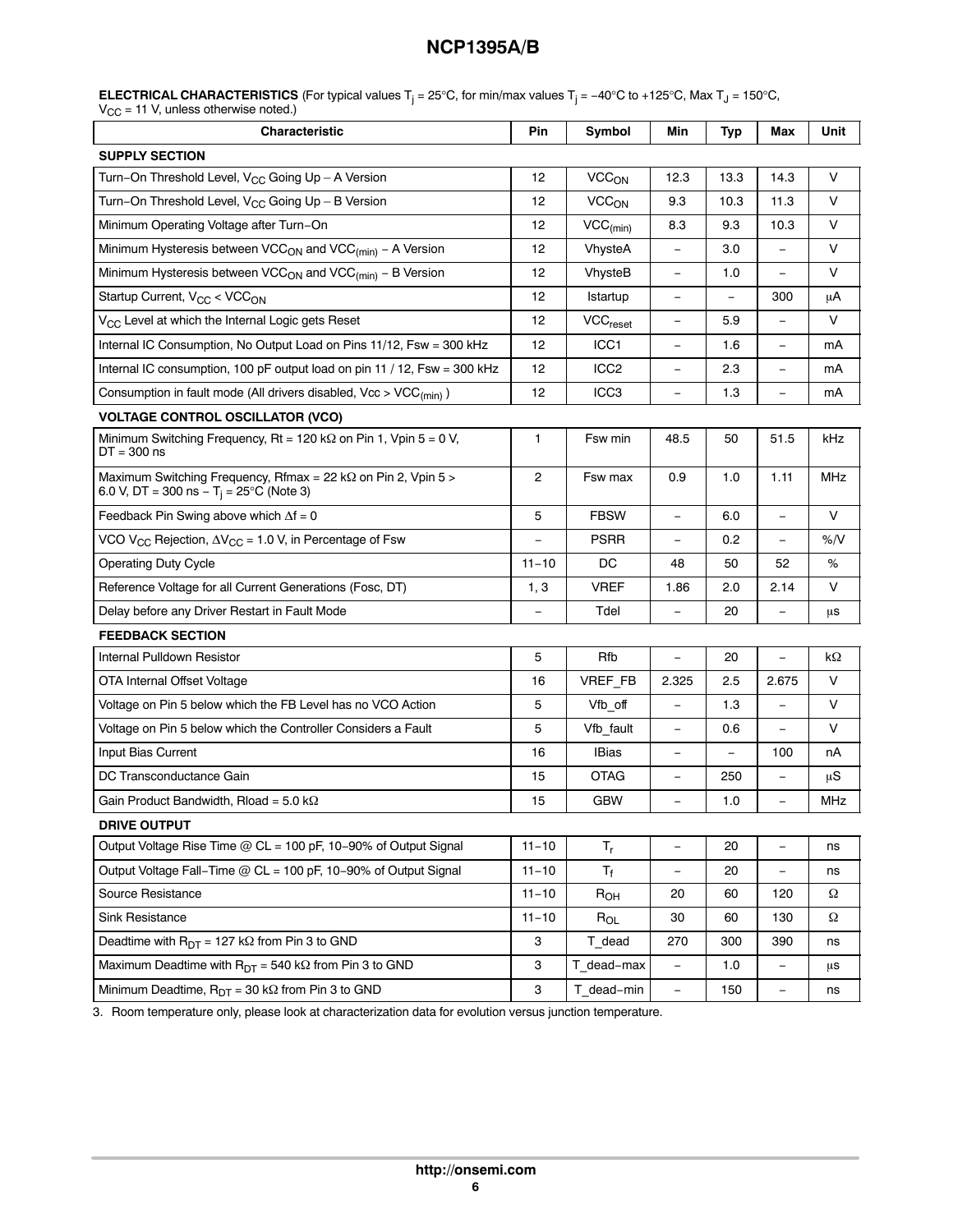| <b>Characteristic</b>                                                     |                          | Symbol             | Min                      | <b>Typ</b>               | <b>Max</b>               | Unit        |
|---------------------------------------------------------------------------|--------------------------|--------------------|--------------------------|--------------------------|--------------------------|-------------|
| <b>TIMERS</b>                                                             |                          |                    |                          |                          |                          |             |
| <b>Timer Charge Current</b>                                               | 6                        | Itimer             | $\equiv$                 | 150                      | $\qquad \qquad -$        | μA          |
| Timer Duration with a 1.0 $\mu$ F Capacitor and a 1.0 M $\Omega$ Resistor | 6                        | T-timer            | $\overline{\phantom{m}}$ | 25                       | $\overline{\phantom{0}}$ | ms          |
| Timer Recurrence in Permanent Fault, Same Values as Above                 | 6                        | T-timerR           | $\equiv$                 | 1.4                      | $\qquad \qquad -$        | s           |
| Voltage at which Pin 6 Stops Output Pulses                                | 6                        | VtimerON           | 3.7                      | 4.1                      | 4.5                      | $\vee$      |
| Voltage at which Pin 6 Restarts Output Pulses                             | 6                        | <b>VtimerOFF</b>   | 0.9                      | 1.0                      | 1.1                      | V           |
| Soft-Start Ending Voltage, $V_{FB} = 1.0 V$                               | 4                        | <b>VSS</b>         |                          | 2.0                      | $\equiv$                 | V           |
| Soft-Start Charge Current                                                 | 4                        | <b>ISS</b>         | 75<br>Note 5             | 95                       | 115                      | μA          |
| Soft-Start Duration with a 220 nF Capacitor (Note 4)                      | 4                        | $T-SS$             |                          | 5.0                      | $\qquad \qquad =$        | ms          |
| <b>PROTECTION</b>                                                         |                          |                    |                          |                          |                          |             |
| Reference Voltage for Fast Input                                          | 13                       | VrefFaultF         | 1.0                      | 1.05                     | 1.1                      | $\vee$      |
| Reference Voltage for Slow Input                                          | 14                       | VrefFaultS         | 0.98                     | 1.03                     | 1.08                     | $\vee$      |
| <b>Hysteresis for Fast Input</b>                                          | 13                       | <b>HysteFaultF</b> | $\equiv$                 | 50                       | $\equiv$                 | mV          |
| Hysteresis for Slow Input                                                 | 14                       | <b>HysteFaultS</b> | $\equiv$                 | 40                       | $\equiv$                 | mV          |
| Propagation Delay for Fast Fault Input Drive Shutdown                     | 13                       | <b>TpFault</b>     | $\equiv$                 | 70                       | 120                      | ns          |
| Brown-Out Input Bias Current                                              | $\overline{7}$           | <b>IBObias</b>     | $\overline{\phantom{m}}$ | 0.02                     | $\equiv$                 | μA          |
| Brown-Out Level                                                           | $\overline{7}$           | <b>VBO</b>         | 0.98                     | 1.03                     | 1.08                     | $\vee$      |
| Hysteresis Current, Vpin 7 > VBO - A Version                              | $\overline{7}$           | IBO A              | 23                       | 28                       | 33                       | μA          |
| Hysteresis Current, Vpin 7 > VBO - B Version                              | $\overline{7}$           | IBO B              | 70                       | 83                       | 96                       | μA          |
| Latching Voltage                                                          | $\overline{7}$           | Vlatch             | 3.7                      | 4.1                      | 4.5                      | $\vee$      |
| Temperature Shutdown                                                      | $\overline{\phantom{0}}$ | <b>TSD</b>         | 140                      | $\overline{\phantom{0}}$ | $\qquad \qquad -$        | $^{\circ}C$ |
| <b>Hysteresis</b>                                                         | -                        | TSDhyste           | $\overline{\phantom{0}}$ | 40                       | $\overline{\phantom{0}}$ | $^{\circ}C$ |

|                                                                                        | <b>ELECTRICAL CHARACTERISTICS (continued)</b> (For typical values $T_i = 25^{\circ}$ C, for min/max values $T_i = -40^{\circ}$ C to +125°C, |
|----------------------------------------------------------------------------------------|---------------------------------------------------------------------------------------------------------------------------------------------|
| Max T <sub>J</sub> = 150 $\degree$ C, V <sub>CC</sub> = 11 V, unless otherwise noted.) |                                                                                                                                             |

4. The A version does not activate soft−start when the fast−fault is released, this is for skip cycle implementation. The B version does activate the soft−start upon release of the fast−fault input.

5. Minimum current occurs at  $T_J = 0$ °C.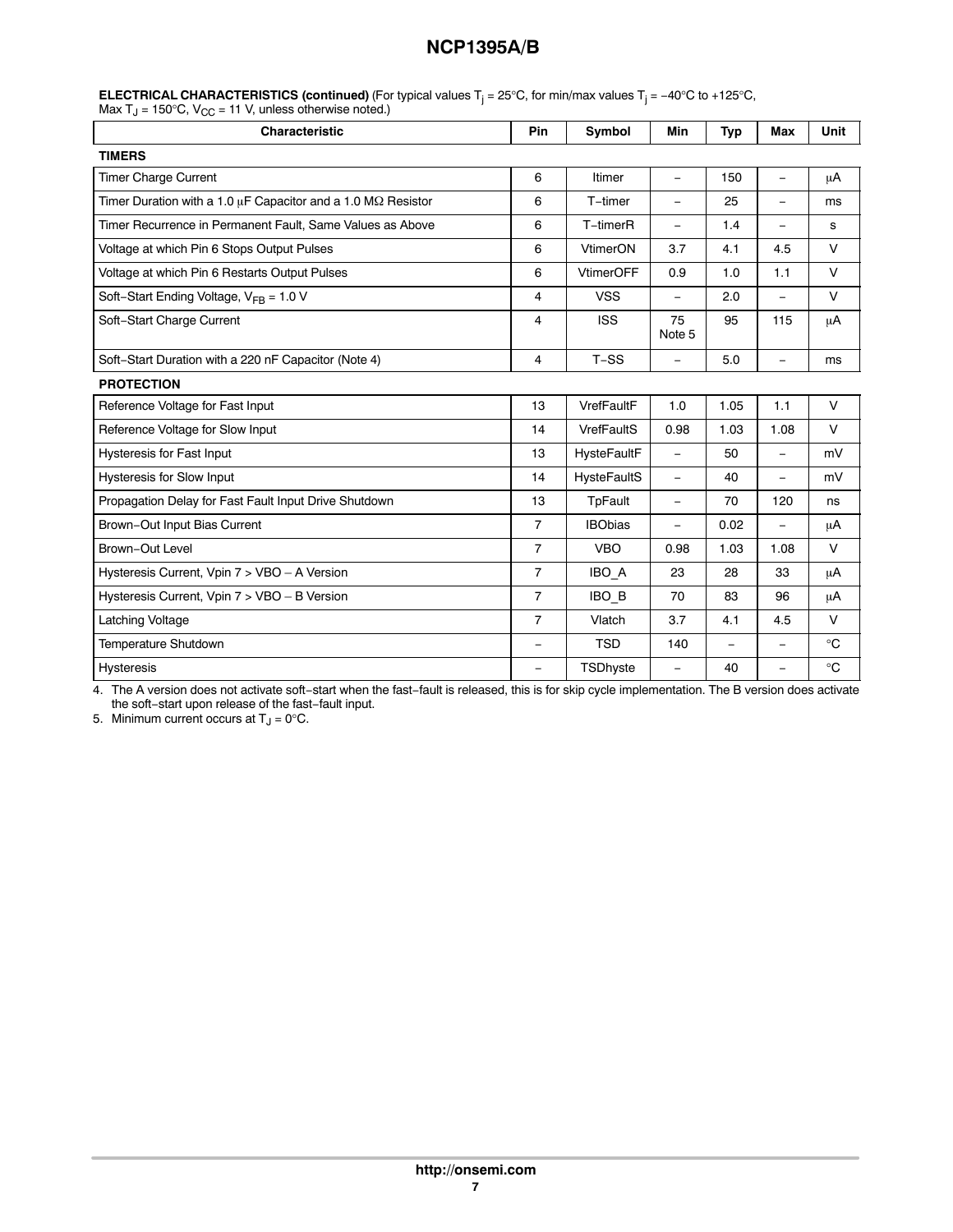



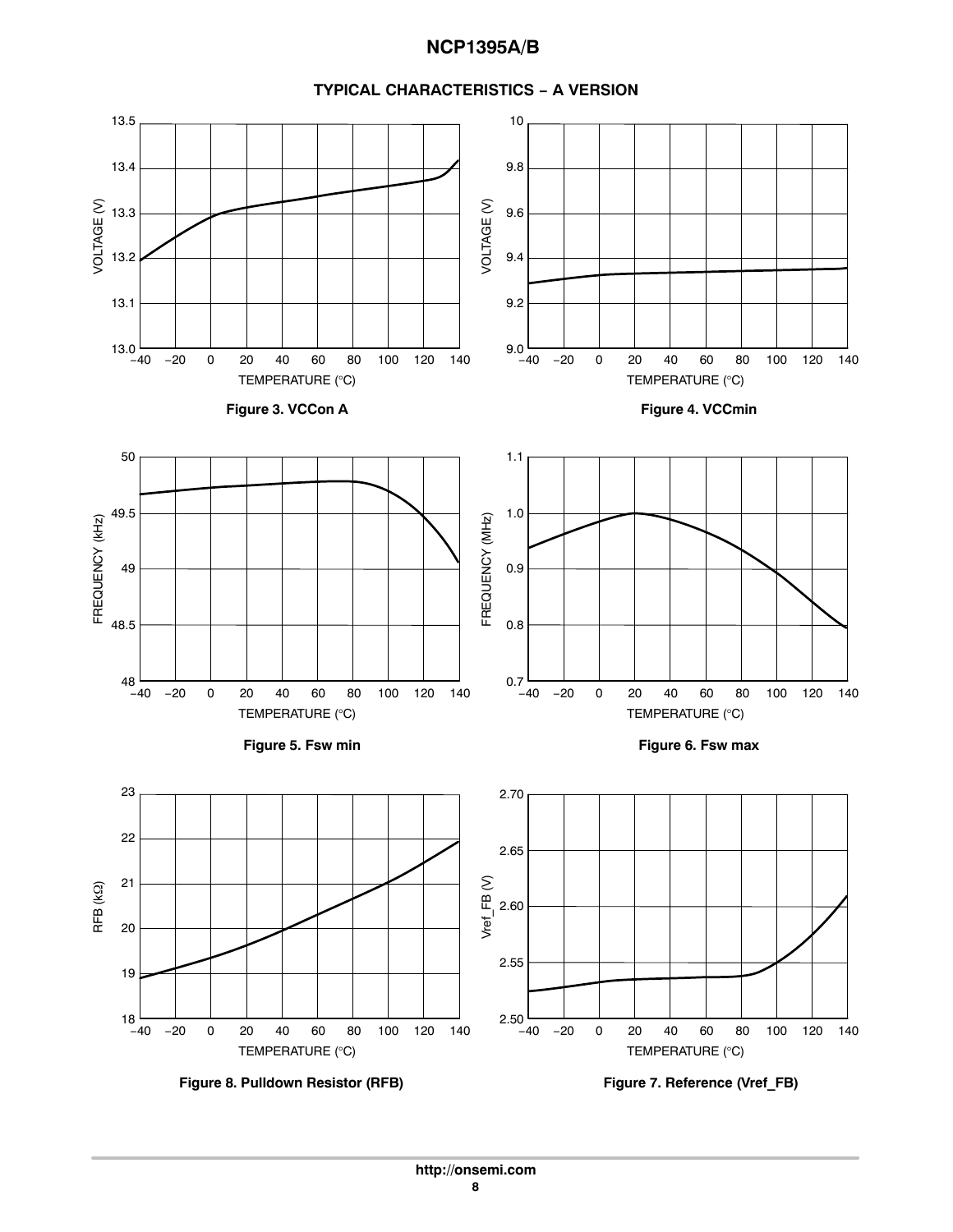

#### **TYPICAL CHARACTERISTICS − A VERSION**



**Figure 14. T\_dead\_max A Figure 13. Fast Fault (VrefFault FF)**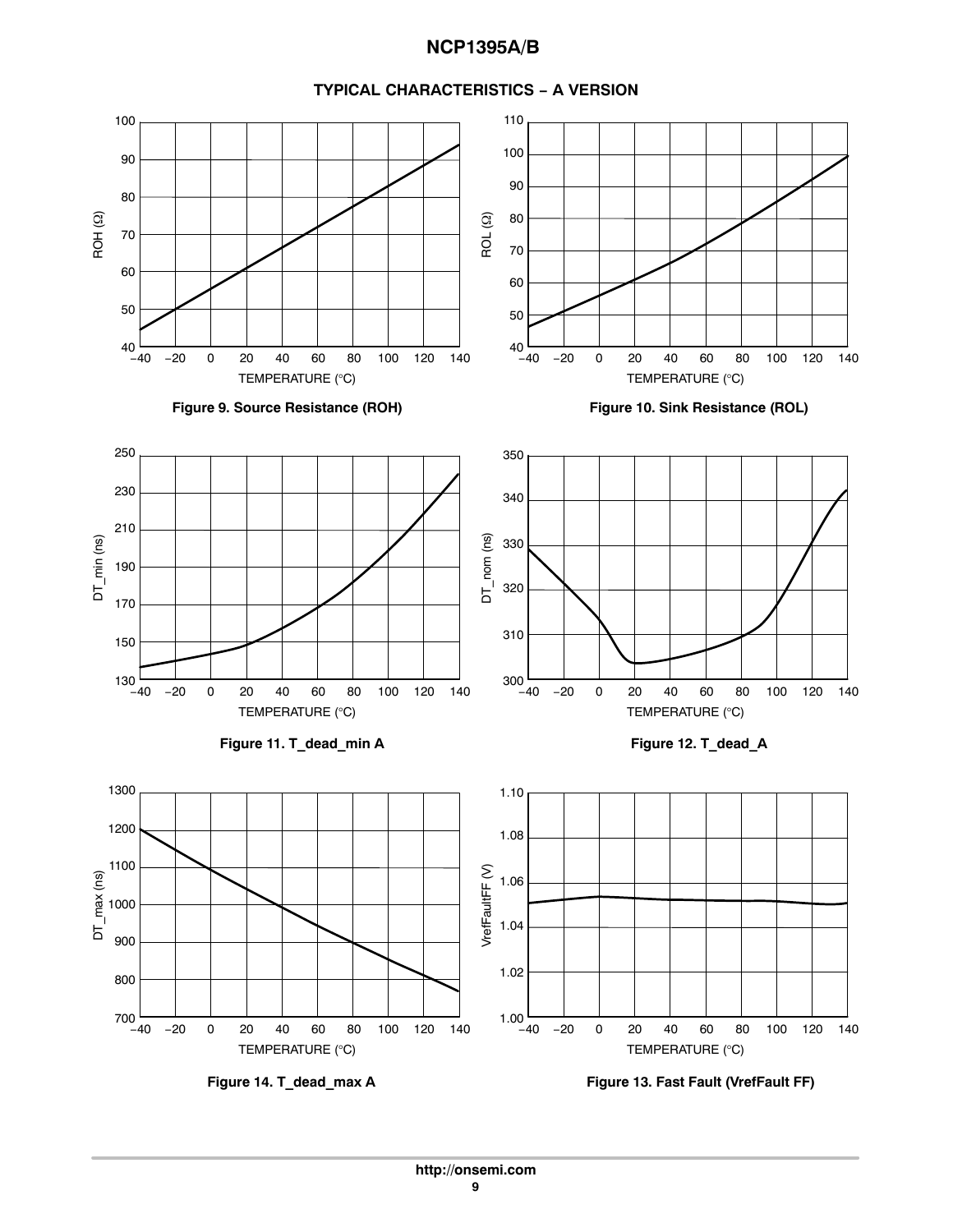

### **TYPICAL CHARACTERISTICS − A VERSION**

**Figure 17. Latch Level (Vlatch)**

TEMPERATURE (°C)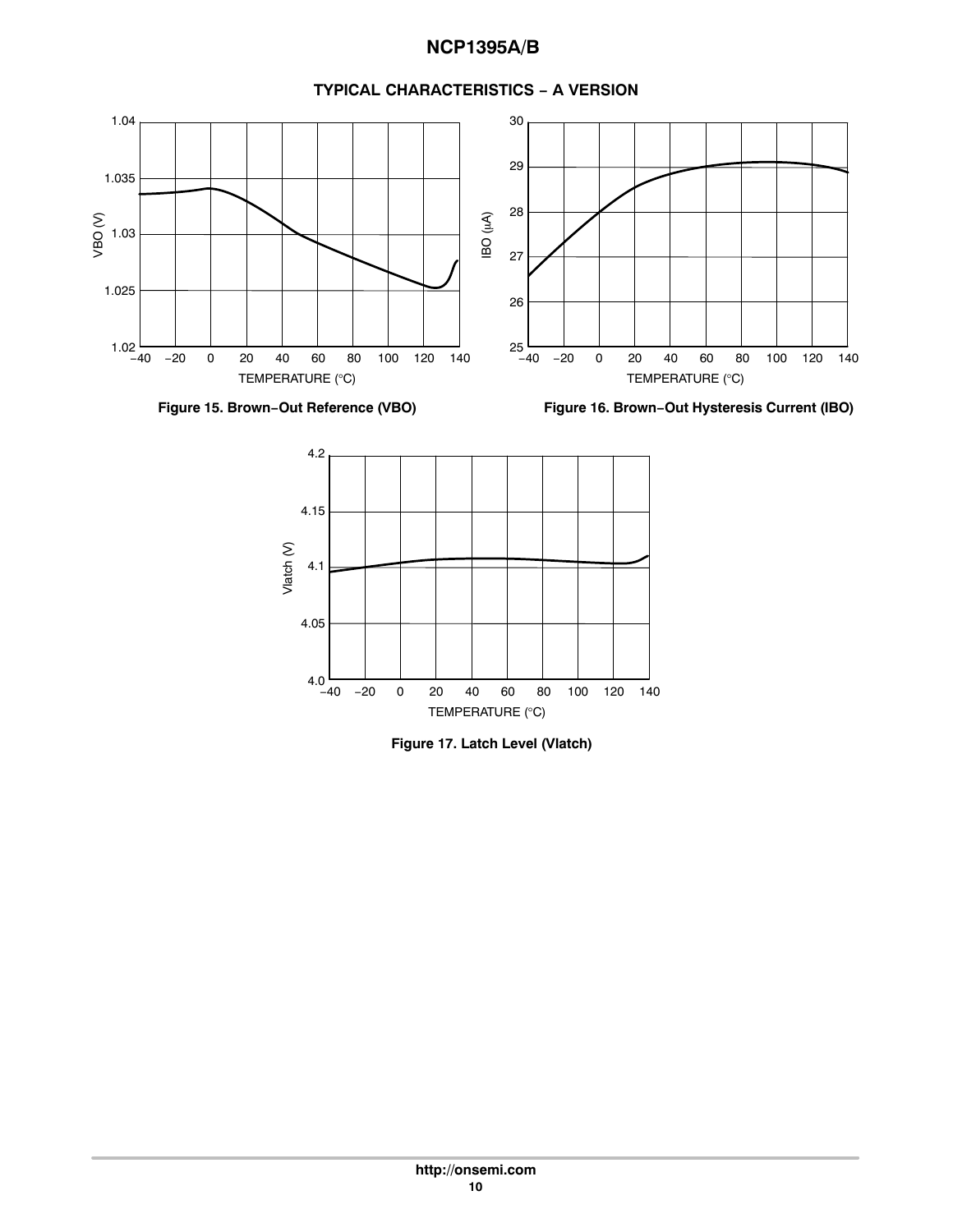

#### **TYPICAL CHARACTERISTICS − B VERSION**

**Figure 23. Pulldown Resistor (RFB) Figure 22. Reference (Vref\_FB)**

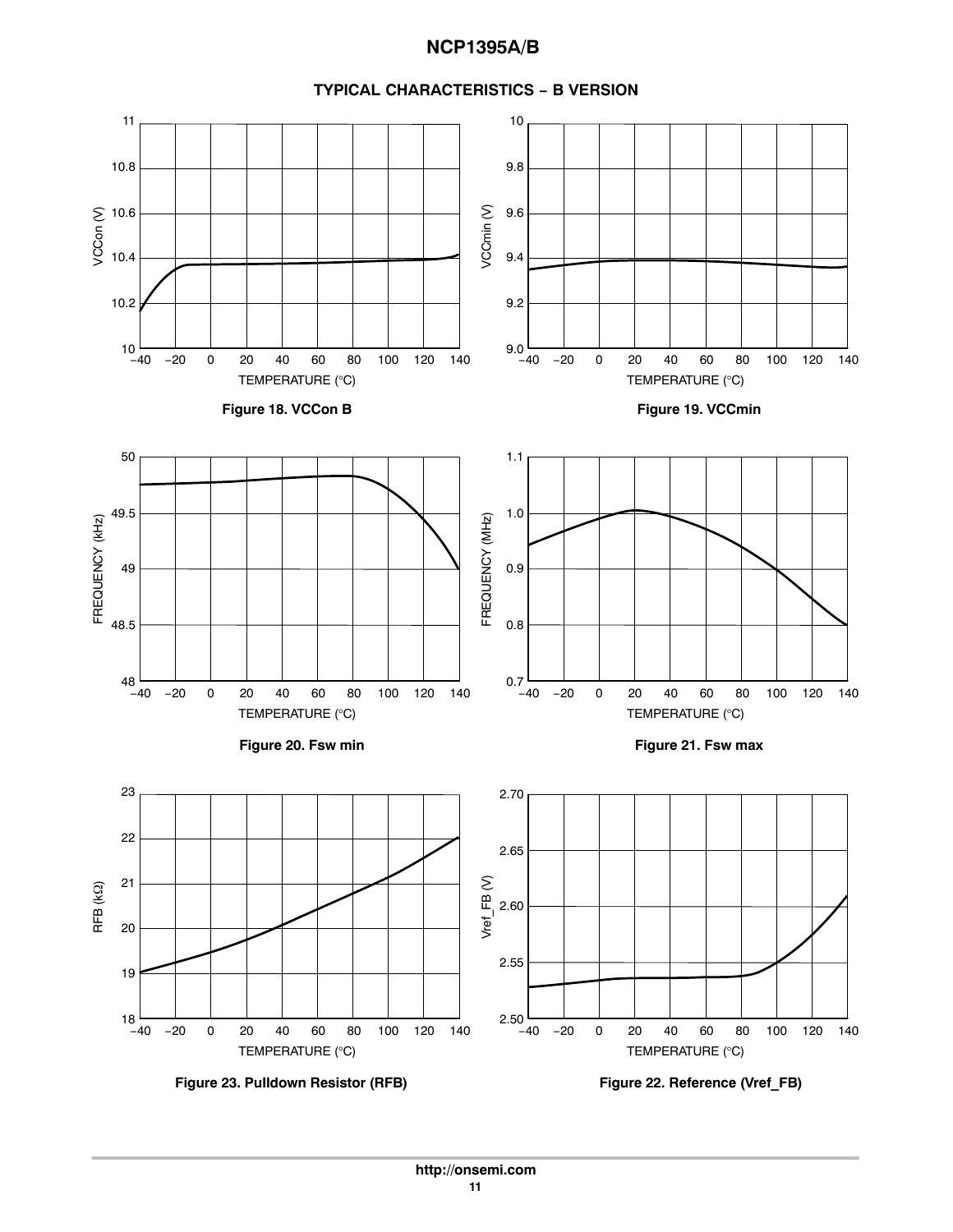

#### **TYPICAL CHARACTERISTICS − B VERSION**

**Figure 29. T\_dead\_max B Figure 28. Fast Fault (VrefFault FF)**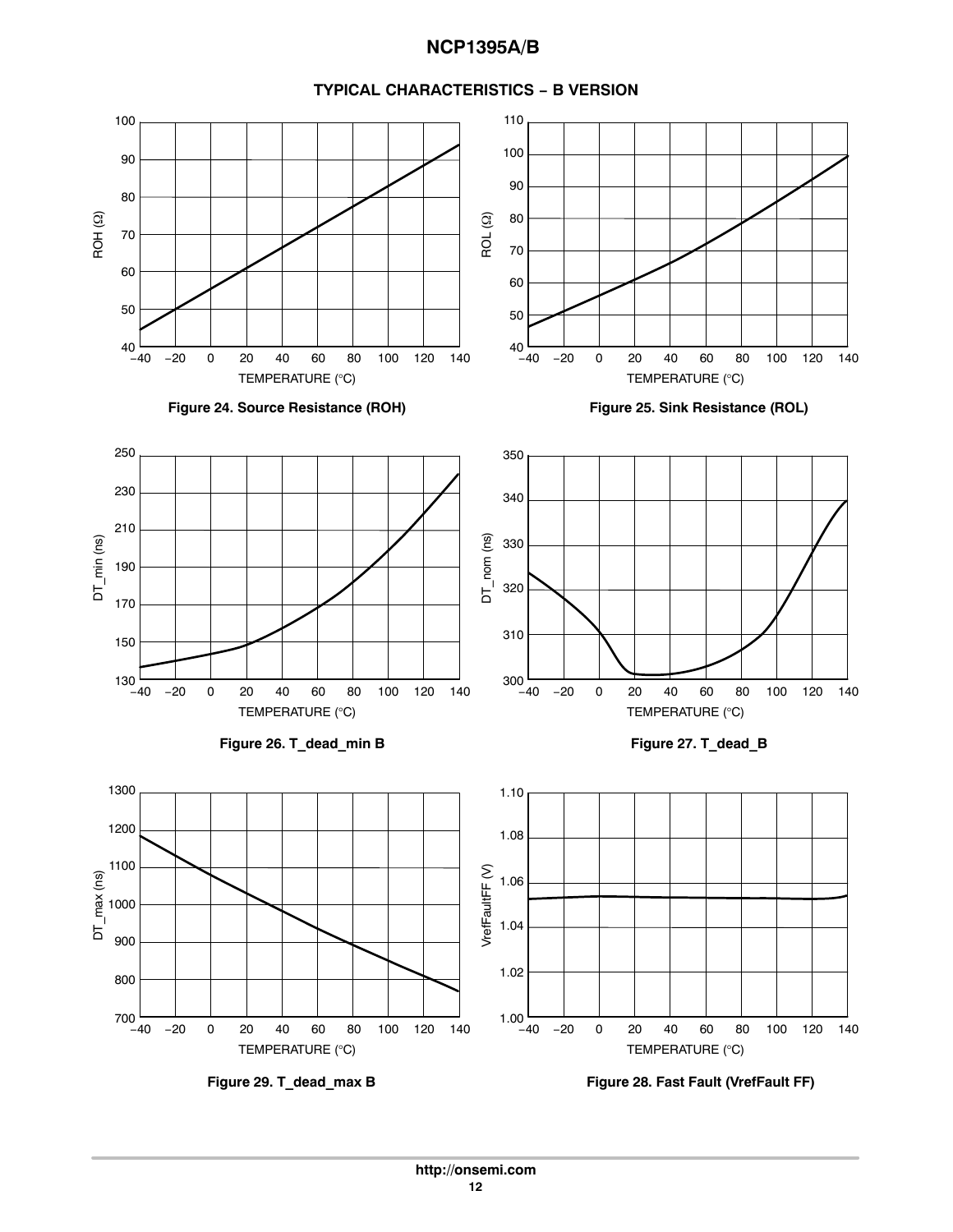## **Figure 30. Brown−Out Reference (VBO) Figure 31. Brown−Out Hysteresis Current (IBO)**  $1.02$   $-40$   $-20$  0 20 40 60 80 1.025 1.03 1.035 1.04 VBO (V) TEMPERATURE (°C) −20 0 20 40 60 80 100 120 140  $4.0 -40$ 4.05 4.1 4.15 4.2 −40 20 80 Vlatch (V) −20 40 100 0 60 120 140  $70 -40$ 75 80 85 90 −40 20 80 (An) OBI TEMPERATURE (°C) −20 40 100 0 60 120 140

### **TYPICAL CHARACTERISTICS − B VERSION**



TEMPERATURE (°C)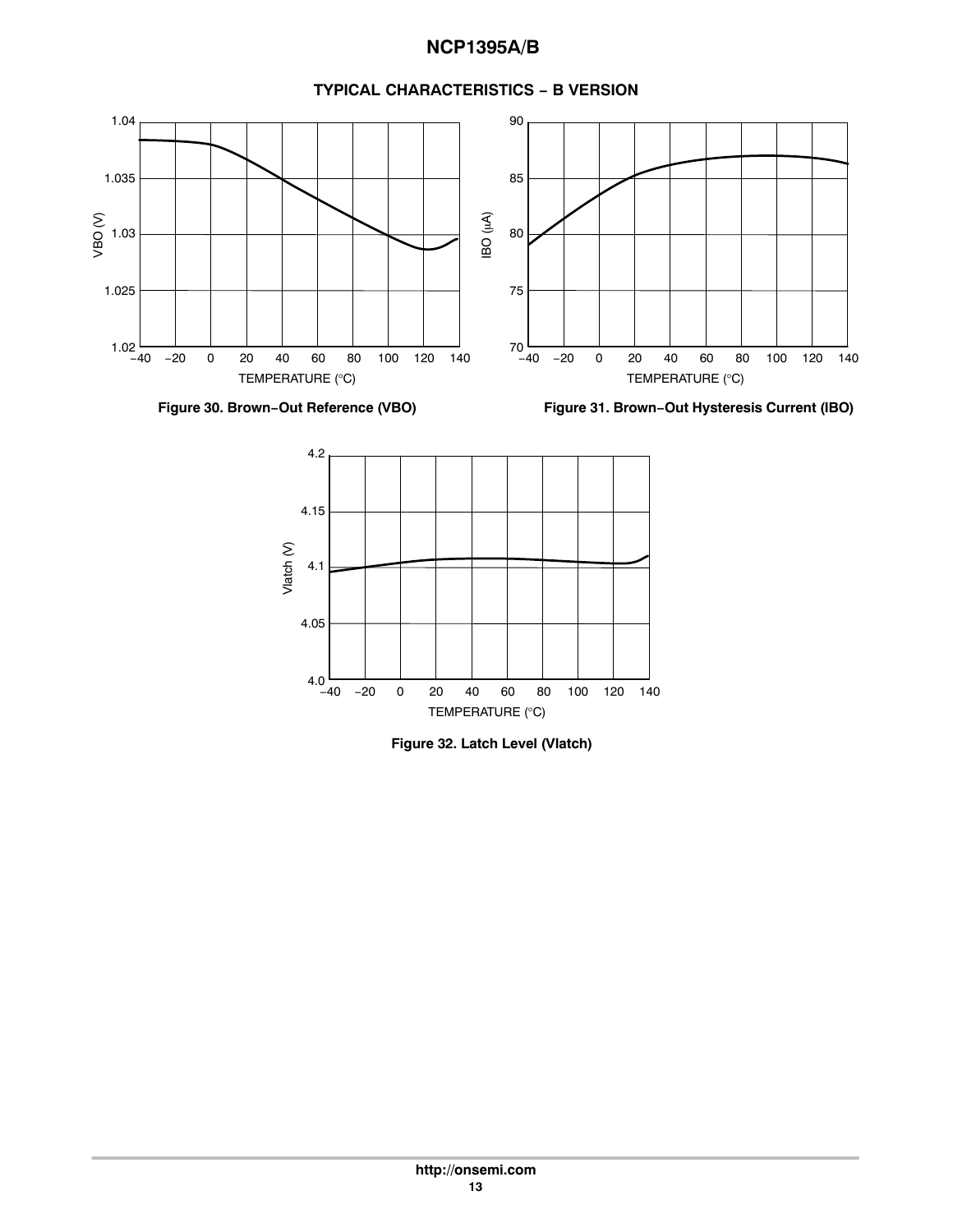### **APPLICATION INFORMATION**

The NCP1395A/B includes all necessary features to help build a rugged and safe switch−mode power supply featuring an extremely low standby power. The below bullets detail the benefits brought by implementing the NCP1395A/B controller:

- **Wide Frequency Range:** A high−speed Voltage Control Oscillator allows an output frequency excursion from 50 kHz up to 1.0 MHz on A and B outputs.
- **Adjustable Deadtime:** Due to a single resistor wired to ground, the user has the ability to include some deadtime, helping to fight cross−conduction between the upper and the lower transistor.
- **Adjustable Soft−Start:** Every time the controller starts to operate (power on), the switching frequency is pushed to the programmed maximum value and slowly moves down toward the minimum frequency, until the feedback loop closes. The soft−start sequence is activated in the following cases: a) normal startup b) back to operation from an off state: during hiccup faulty mode, brown−out or temperature shutdown (TSD). In the NCP1395A, the soft−start is not activated back to operation from the fast fault input, unless the feedback pin voltage reaches 0.6 V. To the opposite, in the B version, the soft−start is always activated back from the fast fault input whatever the feedback level is.
- **Adjustable Minimum and Maximum Frequency Excursion:** In resonant applications, it is important to stay away from the resonating peak to keep operating the converter in the right region. Due to a single external resistor, the designer can program its lowest frequency point, obtained in lack of feedback voltage (during the startup sequence or in short−circuit conditions). Internally trimmed capacitors offer a  $\pm 3\%$  precision on the selection of the minimum switching frequency. The adjustable upper stop being less precise to  $\pm 15\%$ .
- **Low Startup Current:** When directly powered from the high−voltage DC rail, the device only requires 300 µA to startup. In case of an auxiliary supply, the B version offers a lower startup threshold to cope with a 12 V dc rail.
- **Brown−Out Detection:** To avoid operation from a low input voltage, it is interesting to prevent the controller from switching if the high−voltage rail is not within the right boundaries. Also, when teamed with a PFC front−end circuitry, the brown−out detection can ensure a clean startup sequence with soft−start, ensuring that the PFC is stabilized before energizing the resonant tank. The A version features a

28 µA hysteresis current for the lowest consumption and the B version slightly increases this current to 83 µA in order to improve the noise immunity.

- **Adjustable Fault Timer Duration:** When a fault is detected on the slow fault input or when the FB path is broken, a timer starts to charge an external capacitor. If the fault is removed, the timer opens the charging path and nothing happens. When the timer reaches its selected duration (via a capacitor on pin 6), all pulses are stopped. The controller now waits for the discharge via an external resistor of pin 6 capacitor to issue a new clean startup sequence with soft−start.
- **Cumulative Fault Events:** In the NCP1395A/B, the timer capacitor is not reset when the fault disappears. It actually integrates the information and cumulates the occurrences. A resistor placed in parallel with the capacitor will offer a simple way to adjust the discharge rate and thus the auto−recovery retry rate.
- **Fast and Slow Fault Detection:** In some application, subject to heavy load transients, it is interesting to give a certain time to the fault circuit, before activating the protection. On the other hand, some critical faults cannot accept any delay before a corrective action is taken. For this reason, the NCP1395A/B includes a fast fault and a slow fault input. Upon assertion, the fast fault immediately stops all pulses and stays in the position as long as the driving signal is high. When released low (the fault has gone), the controller has several choices: in the A version, pulses are back to a level imposed by the feedback pin without soft−start, but in the B version, pulses are back through a regular soft−start sequence.
- **Skip Cycle Possibility:** The absence of soft−start on the NCP1395A fast fault input offers an easy way to implement skip cycle when power saving features are necessary. A simple resistive connection from the feedback pin to the fast fault input, and skip can be implemented.
- **Onboard Transconductance Op Amp:** A transconductance amplifier is used to implement various options, like monitoring the output current and maintaining it constant.
- **Broken Feedback Loop Detection:** Upon startup or any time during operation, if the FB signal is missing, the timer starts to charge a capacitor. If the loop is really broken, the FB level does not grow up before the timer ends counting. The controller then stops all pulses and waits that the timer pin voltage collapses to 1.0 V typically before a new attempt to restart, via the soft−start. If the optocoupler is permanently broken, a hiccup takes place.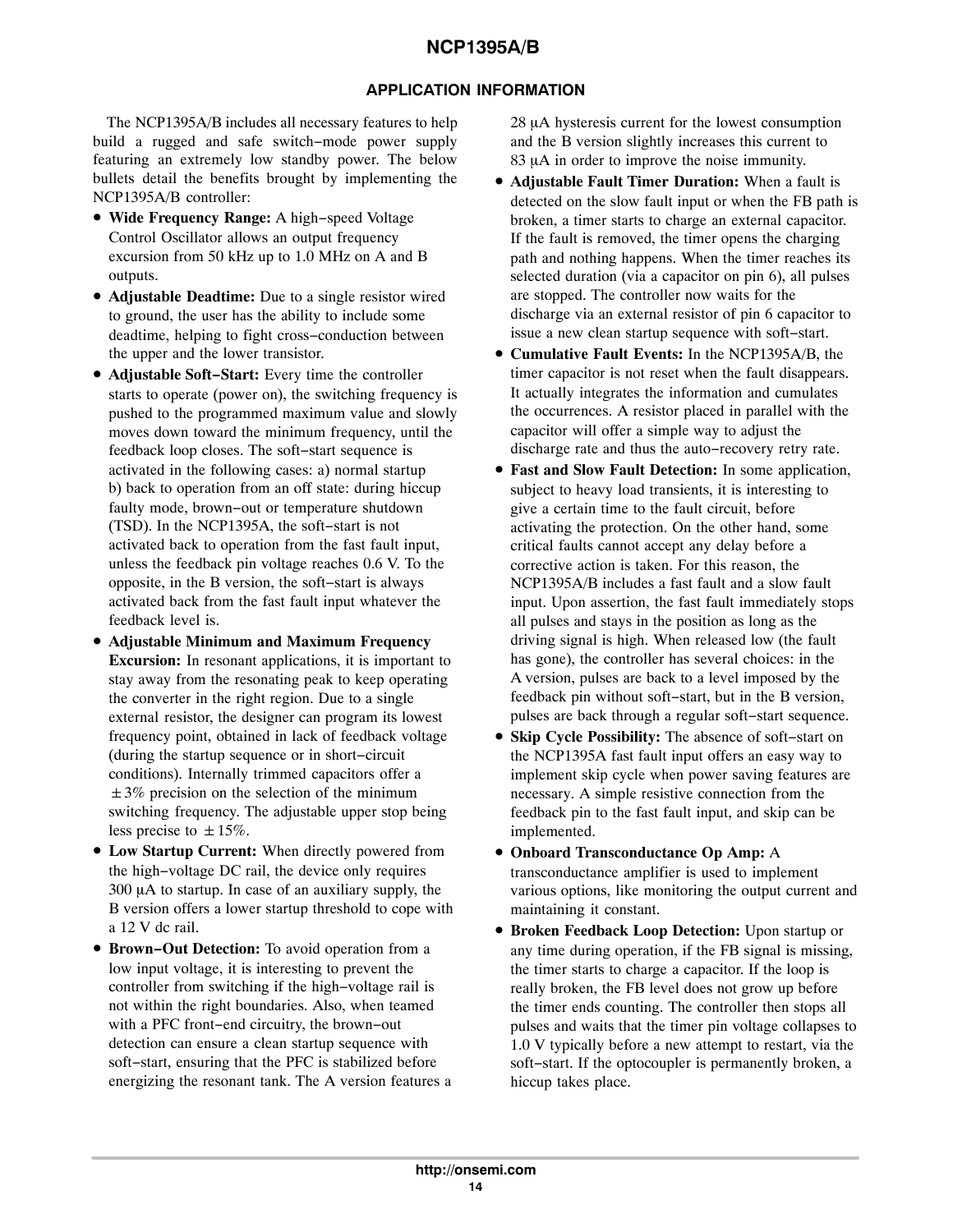- <span id="page-14-0"></span>• **Finally, Two Circuit Versions, A and B:** The A and B versions differ because of the following changes:
	- 1. The startup thresholds are different, the A starts to pulse for  $V_{CC}$  = 12.8 V whereas the B pulses for  $V_{CC}$  = 10 V. The turn off levels are the same, however. The A is recommended for consumer products where the designer can use an external startup resistor, whereas the B is

#### **Voltage−Controlled Oscillator**

The VCO section features a high−speed circuitry allowing an internal operation from 100 kHz up to 2.0 MHz. However, as a division by two internally creates the two Q and Qbar outputs, the final effective signal on

more recommended for industrial/medical applications where a 12 V auxiliary supply directly powers the chip.

2. The A version does not activate the soft−start upon release of the fast fault input. This is to let the designer implement skip cycle. To the opposite, the B version goes back to operation upon the fast fault pin release via a soft−start sequence.

output A and B switches between 50 kHz and 1.0 MHz. The VCO is configured in such a way that if the feedback pin goes up, the switching frequency also goes up. Figure 33 shows the architecture of this oscillator.



**Figure 33. Simplified VCO Architecture**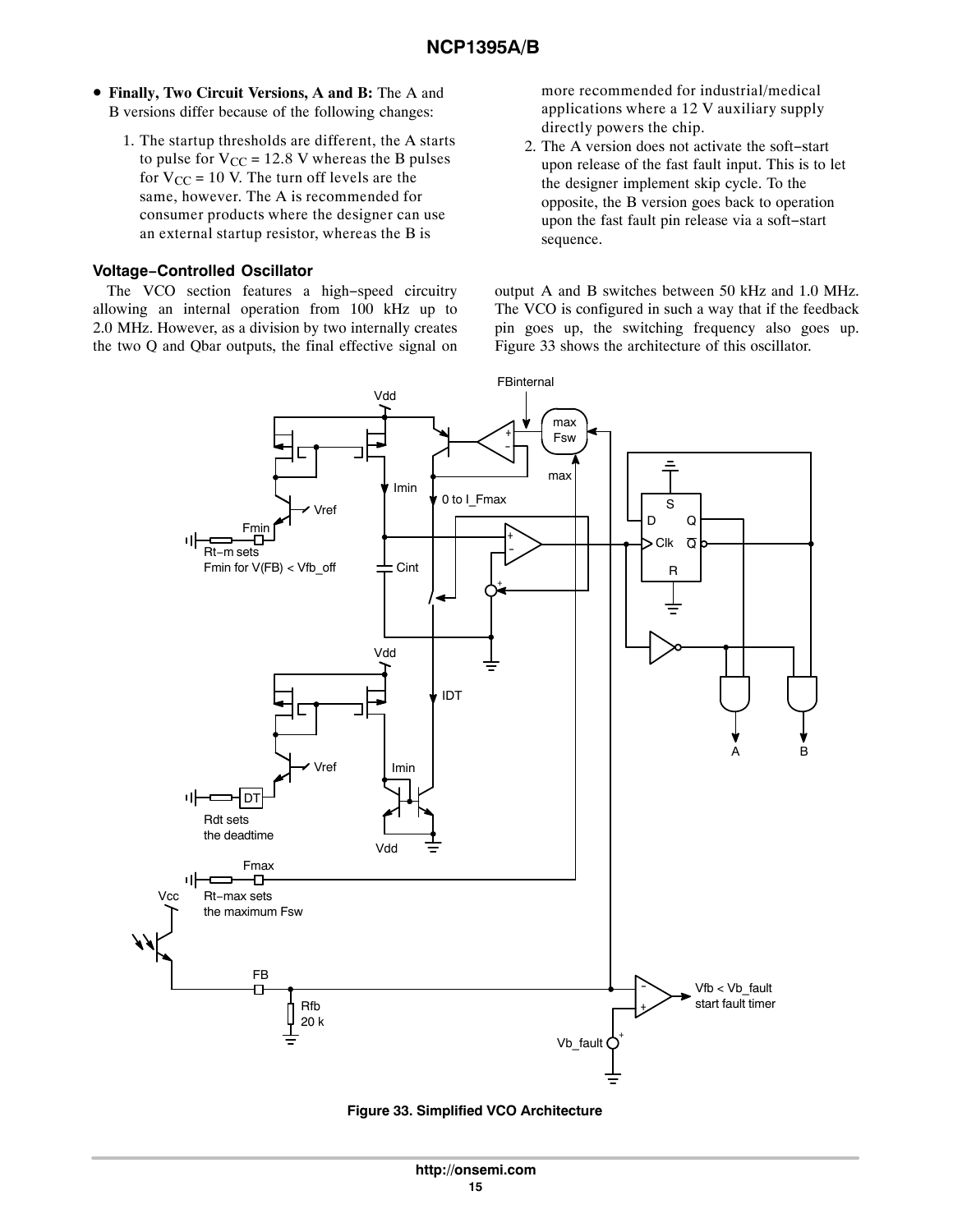The designer needs to program the maximum switching frequency and the minimum switching frequency. In LLC configurations, for circuits working above the resonant frequency, a high precision is required on the minimum frequency, hence the  $\pm 3\%$  specification. This minimum switching frequency is actually reached when no feedback closes the loop. It can happen during the startup sequence, a strong output transient loading or in a short−circuit condition. By installing a resistor from pin 1 to AGND, the minimum frequency is set. Using the same philosophy, wiring a resistor from pin 2 to AGND will set the maximum frequency excursion. To improve the circuit protection features, we have purposely created a dead zone, where the feedback loop has no action. This is typically below 1.3 V. Figure 34 details the arrangement where the *internal* voltage (that drives the VCO) varies between 0 and 3.6 V. However, to create this swing, the feedback pin (to which the optocoupler emitter connects), will need to swing typically between 1.3 V and 6.0 V.



#### **Figure 34. The OPAMP arrangement limits the VCO internal modulation signal between 0 and 5.0 V.**

This technique allows us to detect a fault on the converter in case the FB pin cannot rise above  $1.3$  V (to actually close the loop) in less than a duration imposed by the programmable timer. Please refer to the fault section for detailed operation of this mode.

As shown in Figure 34, the *internal* dynamics of the VCO control voltage will be constrained between 0 V and 3.6 V, whereas the feedback loop will drive pin 5 (FB) between 1.3 V and 6.0 V. If we take the external excursion numbers,  $1.3 V = 50$  kHz,  $6.0 V = 1.0$  MHz, then the VCO slope will then be  $\frac{1 \text{ Meg}-50 \text{ k}}{4.7}$  = 202 kHz/V.

Figures 35 and 36 portray the frequency evolution depending on the feedback pin voltage level in a different frequency clamp combination.



Figure 35. Maximal default excursion, Rt = 120 k $\Omega$ on pin 1 and  $Rfmax = 35 k\Omega$  on pin 2.



#### **Figure 36. Here a different minimum frequency was programmed as well as a different maximum frequency excursion.**

Please note that the previous small signal VCO slope has now been reduced to 300 k/5.0 = 62.5 kHz/V. This offers a mean to magnify the feedback excursion on systems where the load range does not generate a wide switching frequency excursion. Due to this option, we will see how it becomes possible to observe the feedback level and implement skip cycle at light loads. It is important to note that the frequency evolution does not have a real linear relationship with the feedback voltage. This is due to the deadtime presence which stays constant as the switching period changes.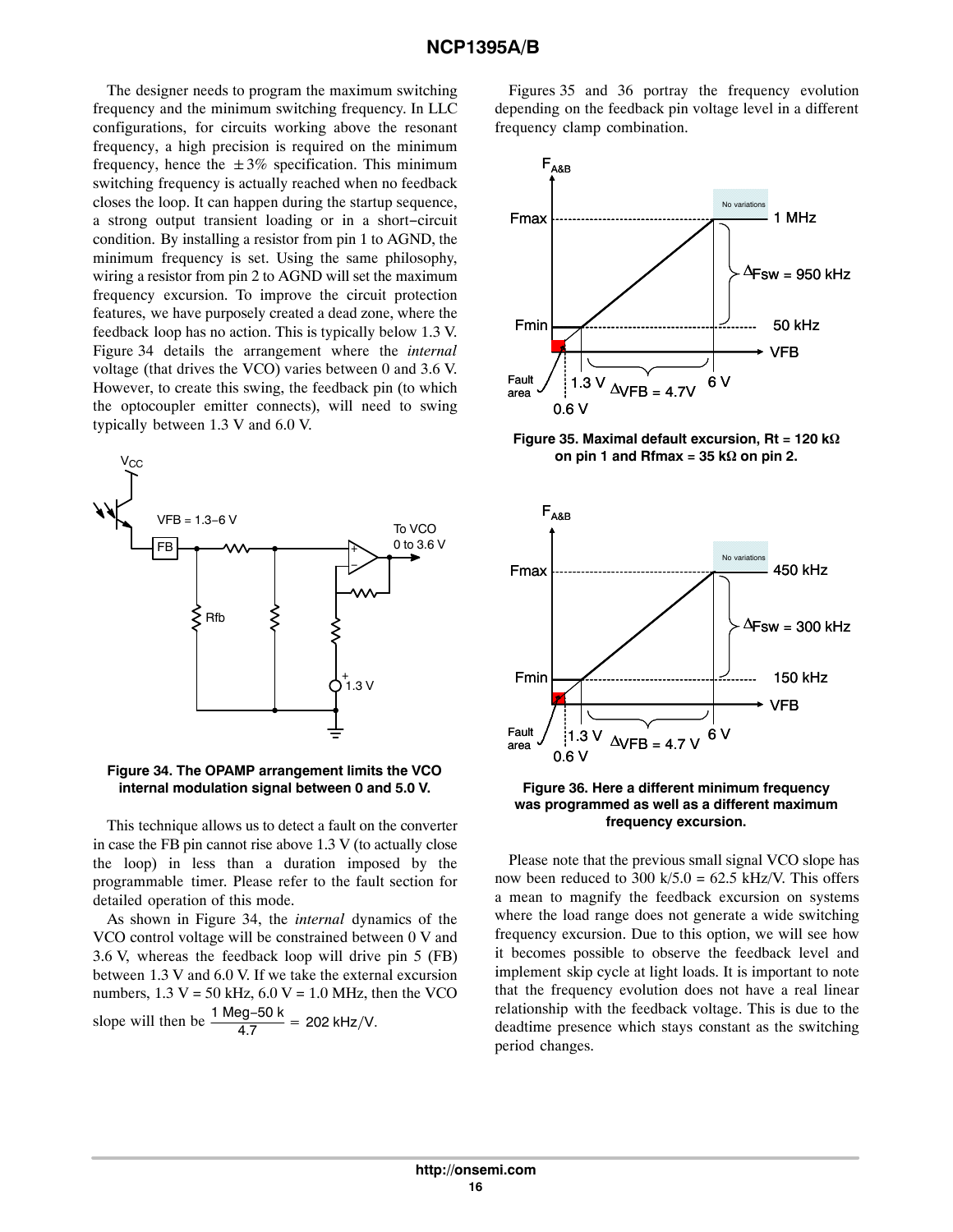The selection of the three setting resistors (Fmax, Fmin and deadtime) requires the usage of the selection charts displayed below:



**Figure 37. Maximum switching frequency resistor selection depending on the adopted minimum switching frequency.**



**Figure 38. Minimum Switching Frequency Resistor Selection**



**Figure 39. Dead−Time Resistor Selection**

### **ORing Capability**

If for a particular reason, there is a need for having a frequency variation linked to an event appearance (instead of abruptly stopping pulses), then the FB pin lends itself very well to the addition of other sweeping loops. Several diodes can easily be used to perform the job in case of reaction to a fault event or to regulate on the output current (CC operation). Figure 40 shows how to do it.



**Figure 40. Due to the FB configuration, loop ORing is easy to implement.**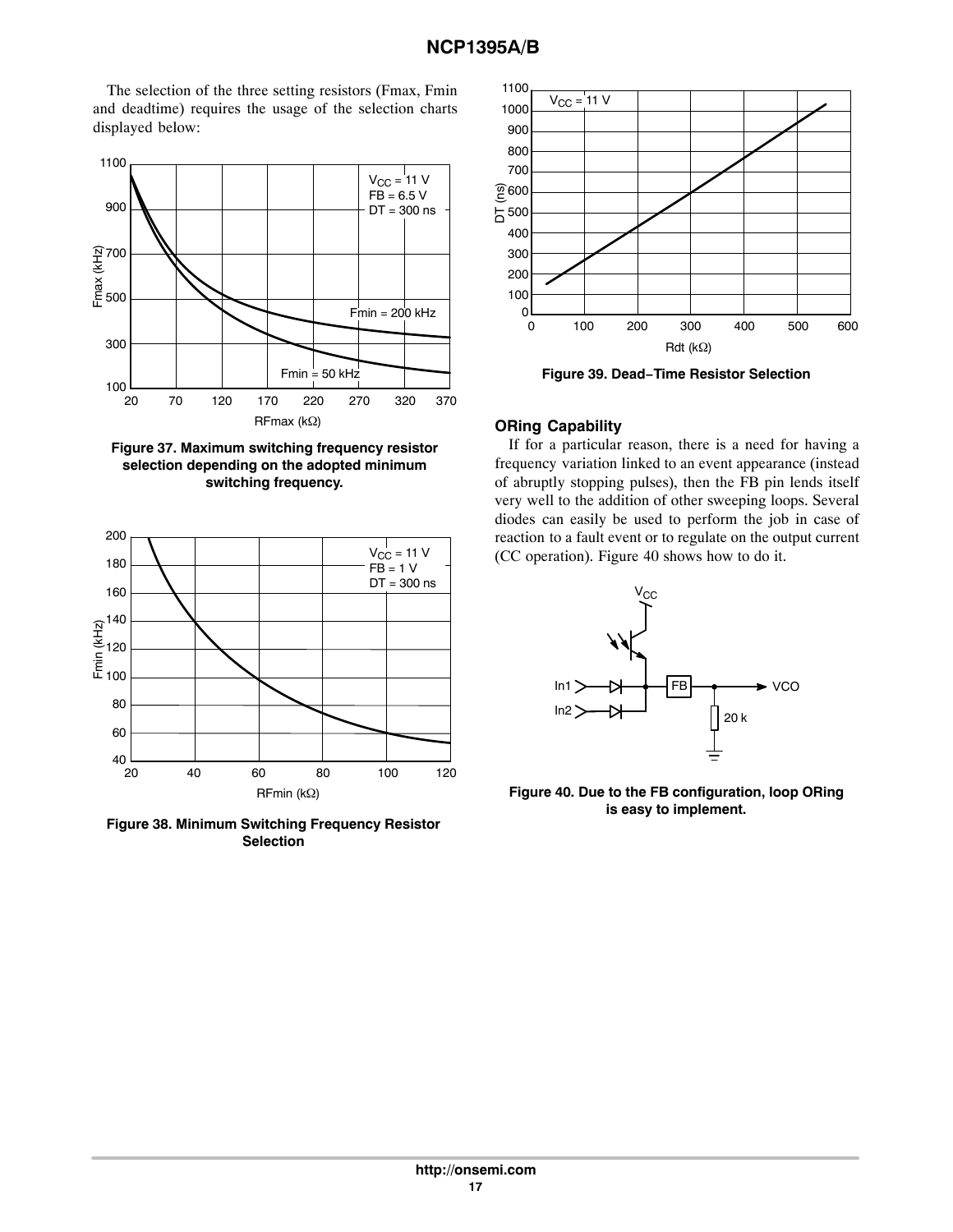#### **Deadtime Control**

Deadtime control is an absolute necessity when the half−bridge configuration comes to play. The deadtime technique consists of inserting a period during which both high and low side switches are off. Of course, the deadtime amount differs depending on the switching frequency,

hence the ability to adjust it on this controller. The option ranges between 150 ns and 1.0 µs. The deadtime is actually made by controlling the oscillator discharge current. Figure 41 portrays a simplified VCO circuit based on Figure [33](#page-14-0).



**Figure 41. Deadtime Generation**

During the discharge time, the clock comparator is high and unvalidates the AND gates: both outputs are low. When the comparator goes back to the high level, during the timing capacitor Ct recharge time, A and B outputs are validated. By connecting a resistor RDT to ground, it creates a current whose image serves to discharge the Ct capacitor: we control the deadtime. The typical range evolves between 150 ns (RDT = 30 k $\Omega$ ) and 1.0 µs (RDT  $= 600 \text{ k}\Omega$ ). Figure [44](#page-19-0) shows the typical waveforms obtained on the output.

#### **Soft−Start Sequence**

In resonant controllers, a soft−start is needed to avoid suddenly applying the full current into the resonating circuit. In this controller, a soft−start capacitor connects to pin 4 and offers a smooth frequency variation upon startup: when the circuit starts to pulse, the VCO is pushed to the maximum switching frequency imposed by pin 2. Then, it linearly decreases its frequency toward the minimum frequency selected by a resistor on pin 1. Of course, practically, the feedback loop is suppose to take over the VCO lead as soon as the output voltage has reached the target. If not, then the minimum switching frequency is reached and a fault is detected on the feedback pin (typically below 600 mV). Figure [43](#page-18-0) depicts a typical frequency evolution with soft−start.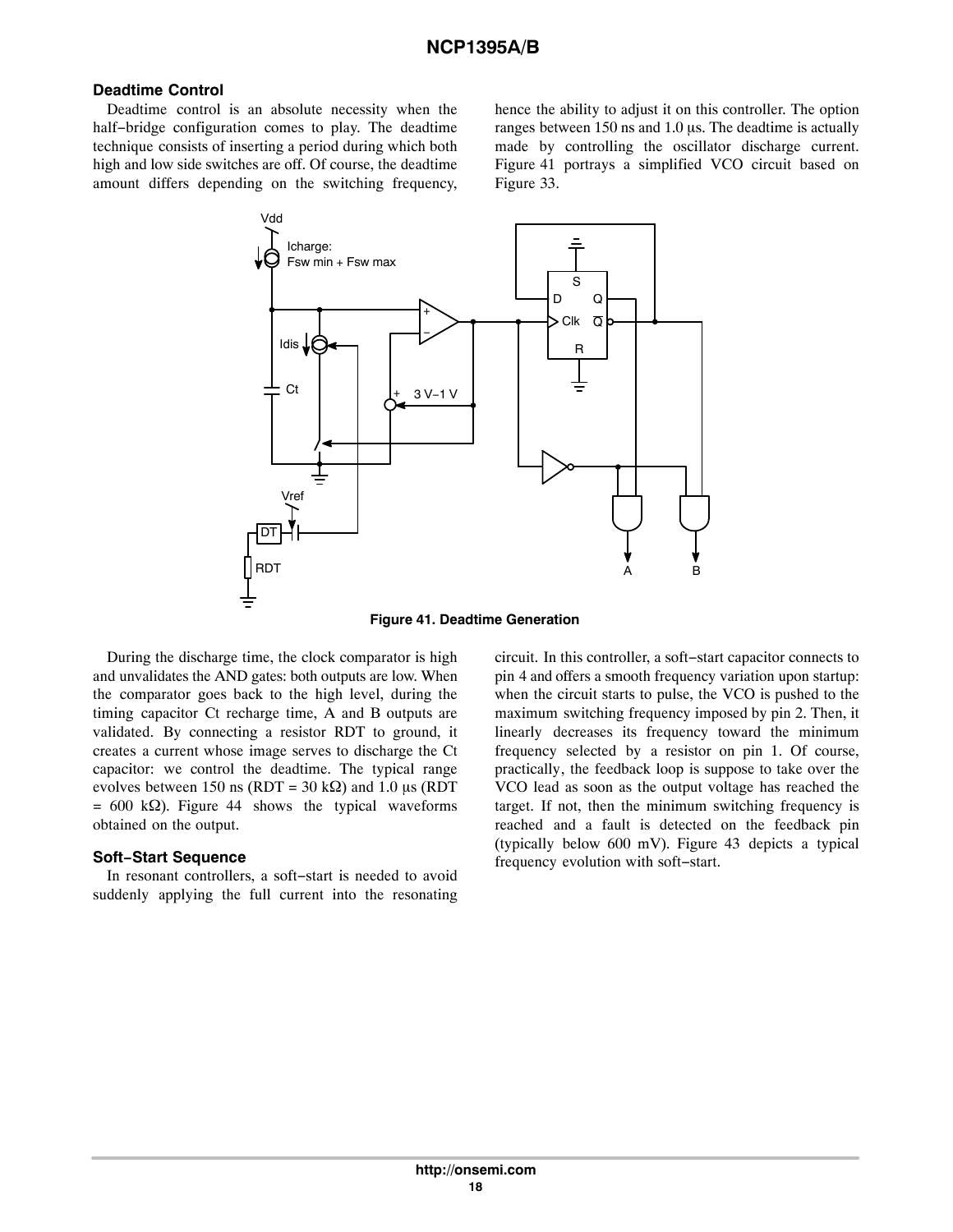<span id="page-18-0"></span>

**Figure 42. Soft−Start Behavior Figure 43. A Typical Startup Sequence on an LLC Converter**

Please note that the soft−start will be activated in the following conditions:

- A startup sequence
- During auto−recovery burst mode
- A brown−out recovery
- A temperature shutdown recovery

The fast fault input undergoes a special treatment. Since we want to implement skip cycle through the fast fault input on the NCP1395A, we cannot activate the soft−start every time the feedback pin stops the operations in low power mode. Therefore, when the fast fault pin is released,

no soft−start occurs to offer the best skip cycle behavior. However, it is very possible to combine skip cycle and true fast fault input, e.g. via ORing diodes driving pin 13. In that case, if a signal maintains the fast fault input high long enough to bring the feedback level down (that is to say below 0.6 V) since the output voltage starts to fall down, then the soft−start is activated after the release of the pin.

In the B version tailored to operate from an auxiliary 12 V power supply, the soft−start is always activated upon the fast fault input release, whatever the feedback condition is.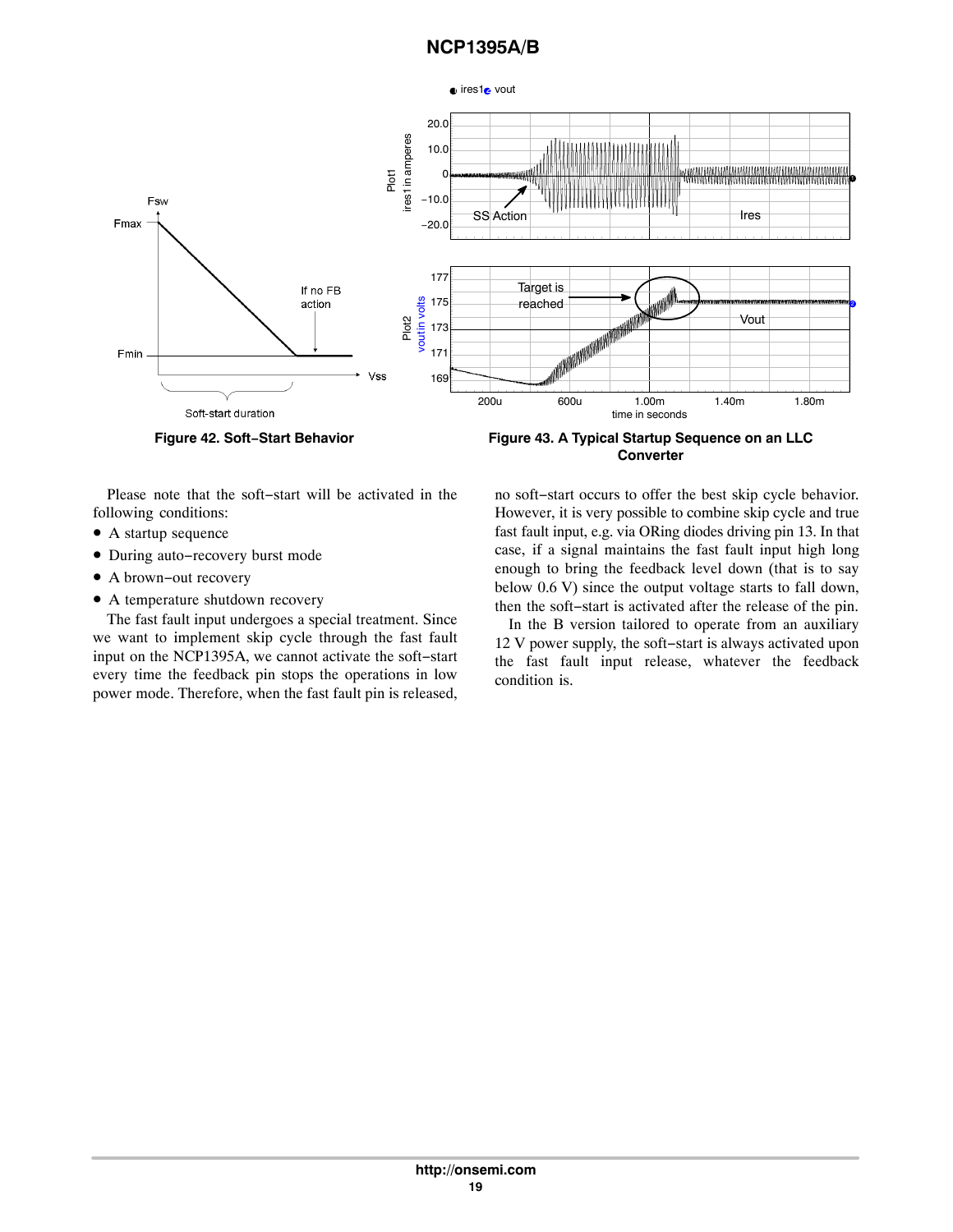<span id="page-19-0"></span>

**Figure 44. Typical Oscillator Waveforms**

### **Brown−Out Protection**

The Brown−Out circuitry (BO) offers a way to protect the resonant converter from low DC input voltages. Below a given level, the controller blocks the output pulses, above it, it authorizes them. The internal circuitry, depicted by Figure [42,](#page-18-0) offers a possibility to observe the high−voltage

(HV) rail. A resistive divider made of Rupper and Rlower, brings a portion of the HV rail on pin 7. Below the turn−on level, a current source IBO is off. Therefore, the turn−on level solely depends on the division ratio brought by the resistive divider.





**Figure 46. Simulation Results for 350/250 ON/OFF Levels**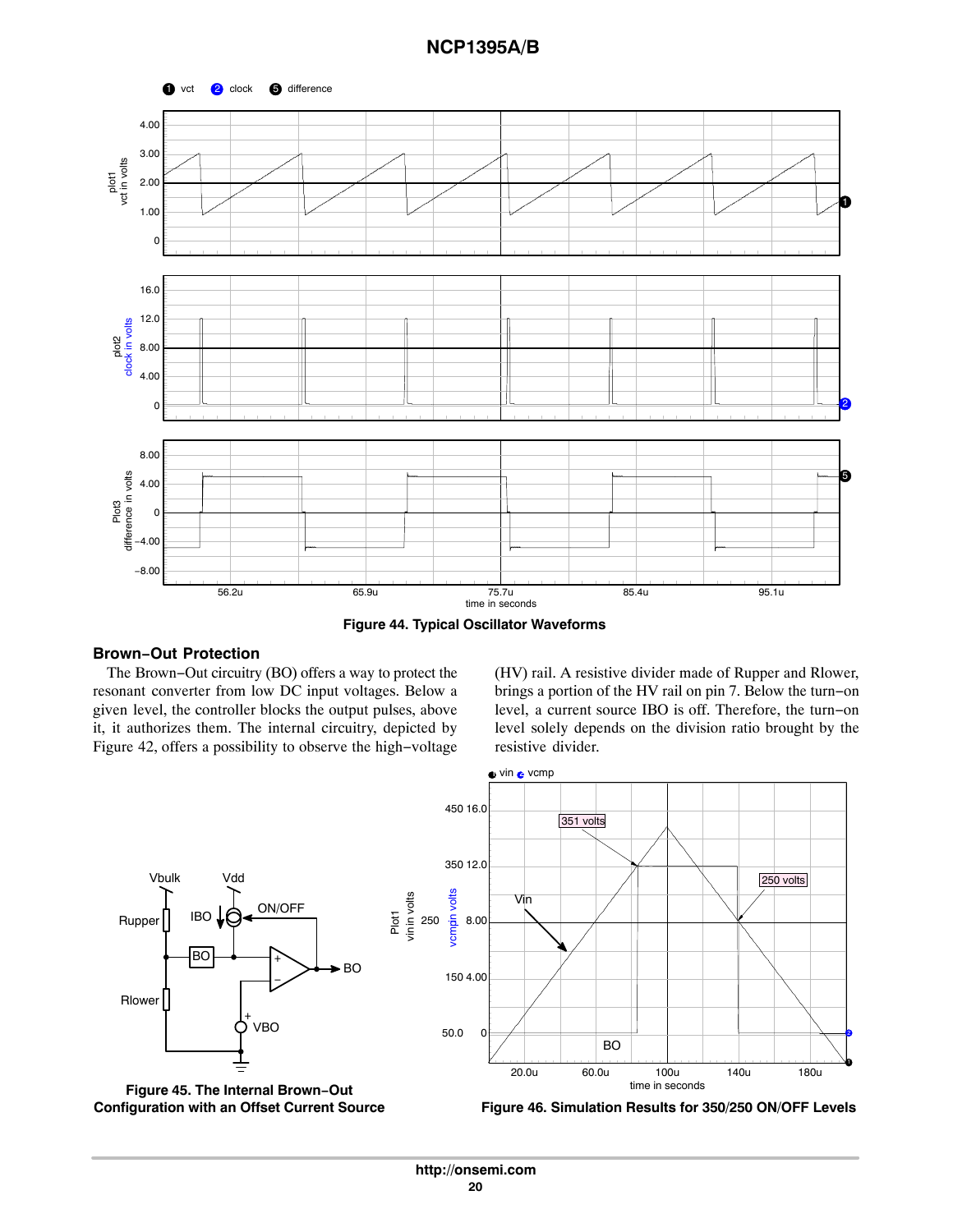To the contrary, when the internal BO signal is high (A and B pulse), the IBO source is activated and creates a hysteresis. The hysteresis level actually depends on the circuit: NCP1395A features a  $28$   $\mu$ A whereas the NCP1395B uses a  $83$   $\mu$ A current. Changes are

#### **IBO is off**

implemented to a) reduce the standby power on the NCP1395A b) improve the noise immunity on the NCP1395B. Knowing these values, it becomes possible to select the turn−on and turn−off levels via a few lines of algebra:

$$
V(+) = Vbulk1 \times \frac{Rlower}{Rlower + Rupper}
$$
 (eq. 1)

**IBO is on**

$$
V(+) = Vbulk2 \times \frac{Rlower}{Rlower + Rupper} + IBO \times \left(\frac{Rlower \times Rupper}{Rlower + Rupper}\right)
$$
 (eq. 2)

We can now extract Rlower from Equation 1 and plug it into Equation 2, then solve for Rupper:

\n
$$
\text{Rupper} = \text{Rlower} \times \frac{\text{Vbulk1-VBO}}{\text{VBO}}
$$
\n

\n\n $\text{Rlower} = \text{VBO} \times \frac{\text{Vbulk1-Vbulk2}}{\text{IBO} \times (\text{Vbulk1-VBO})}$ \n

If we decide to turn on our converter for Vbulk1 equals 350 V, and turn it off for Vbulk2 equals 250 V, then we obtain:

#### $IBO = 28 \mu A$

 $Rupper = 3.6 M\Omega$ 

Rlower =  $10 \text{ k}\Omega$ 

The bridge power dissipation is  $400^2/3.601 \text{ M}\Omega$  = 45 mW when the front−end PFC stage delivers 400 V.

$$
IBO = 83 \mu A
$$

 $Rupper = 1.2 MΩ$ 

Rlower =  $3.4 \text{ k}\Omega$ 

The bridge power dissipation is 132 mW when the front−end PFC stage delivers 400 V. Figure [46](#page-19-0) simulation result confirms our calculations.

#### **Latch−Off Protection**

There are some situations where the converter shall be fully turned off and stay latched. This can happen in presence of an overvoltage (the feedback loop is drifting) or when an overtemperature is detected. Due to the addition of a comparator on the BO pin, a simple external circuit can lift up this pin above VLATCH (5.0 V typical) and permanently disable pulses. The  $V_{CC}$  needs to be cycled down below 5.0 V typically to reset the controller.



**Figure 47. Adding a comparator on the BO pin offers a way to latch−off the controller.**

In Figure 47, Q1 is blocked and does not bother the BO measurement as long as the NTC and the optocoupler are not activated. As soon as the secondary optocoupler senses an OVP condition, or the NTC reacts to a high ambient temperature, Q1 base is brought to ground and the BO pin goes up, permanently latching off the controller.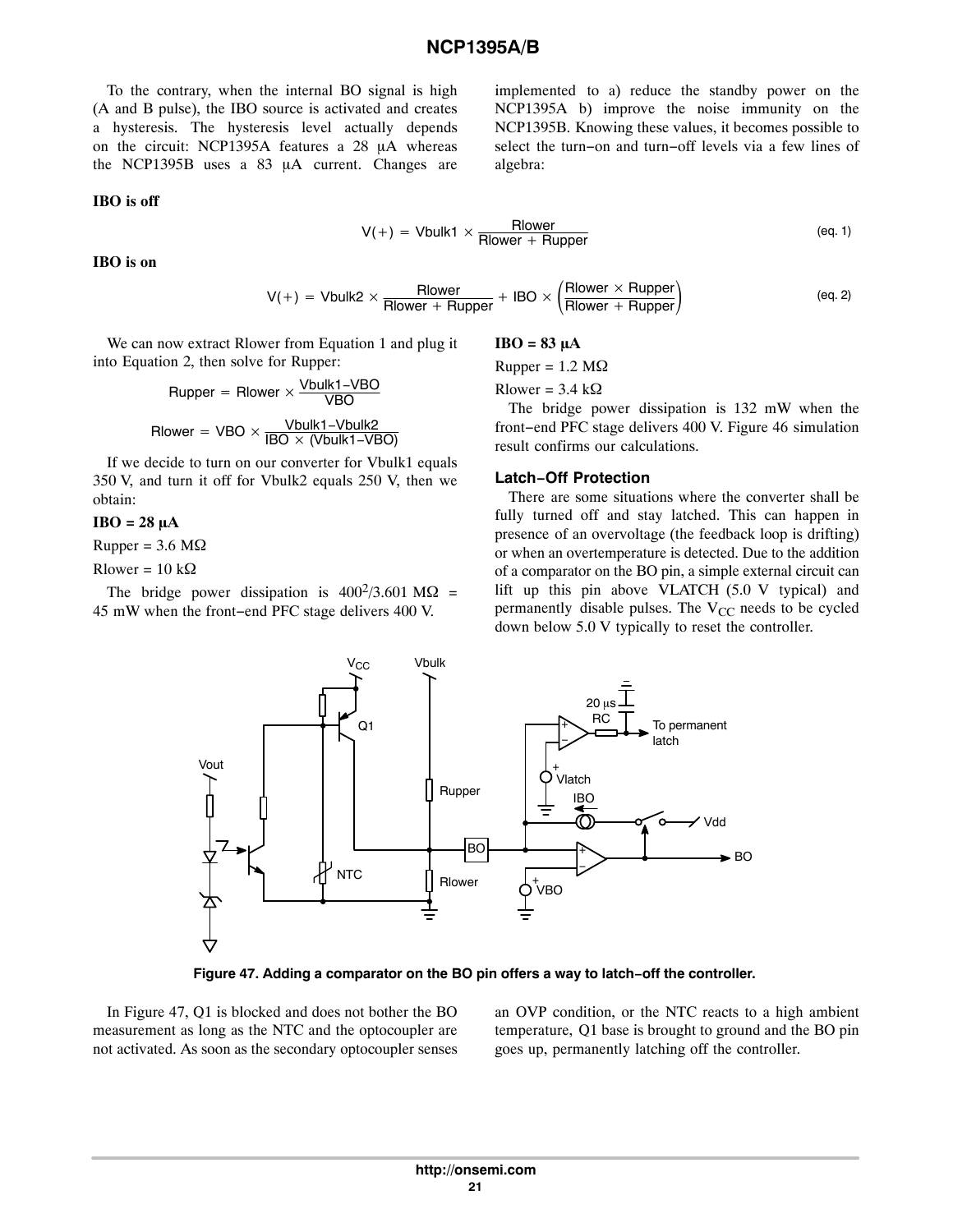### **Protection Circuitry**

This resonant controller differs from competitors due to its protection features. The device can react to various inputs like:

• *Fast events input:* Like an overcurrent condition, a need to shutdown (sleep mode) or a way to force a controlled burst mode (skip cycle at low output power): as soon as the input level exceeds 1.0 V typical, pulses are immediately stopped. On the A version, when the input is released, the controller performs a clean startup sequence without soft−start unless the feedback voltage goes down below 0.6 V

during fault time (please see above for details). The B version restarts with a soft−start sequence.

• *Slow events input:* This input serves as a delayed shutdown, where an event like a transient overload does not immediately stopped pulses but start a timer. If the event duration lasts longer than what the timer imposes, then all pulses are disabled. The voltage on the timer capacitor (pin 3) starts to decrease until it reaches 1.0 V. The decrease rate is actually depending on the resistor the user will put in parallel with the capacitor, giving another flexibility during design.

Figure 48 depicts the architecture of the fault circuitry.



**Figure 48. This Circuit Combines a Slow and Fast Input for Improved Protection Features**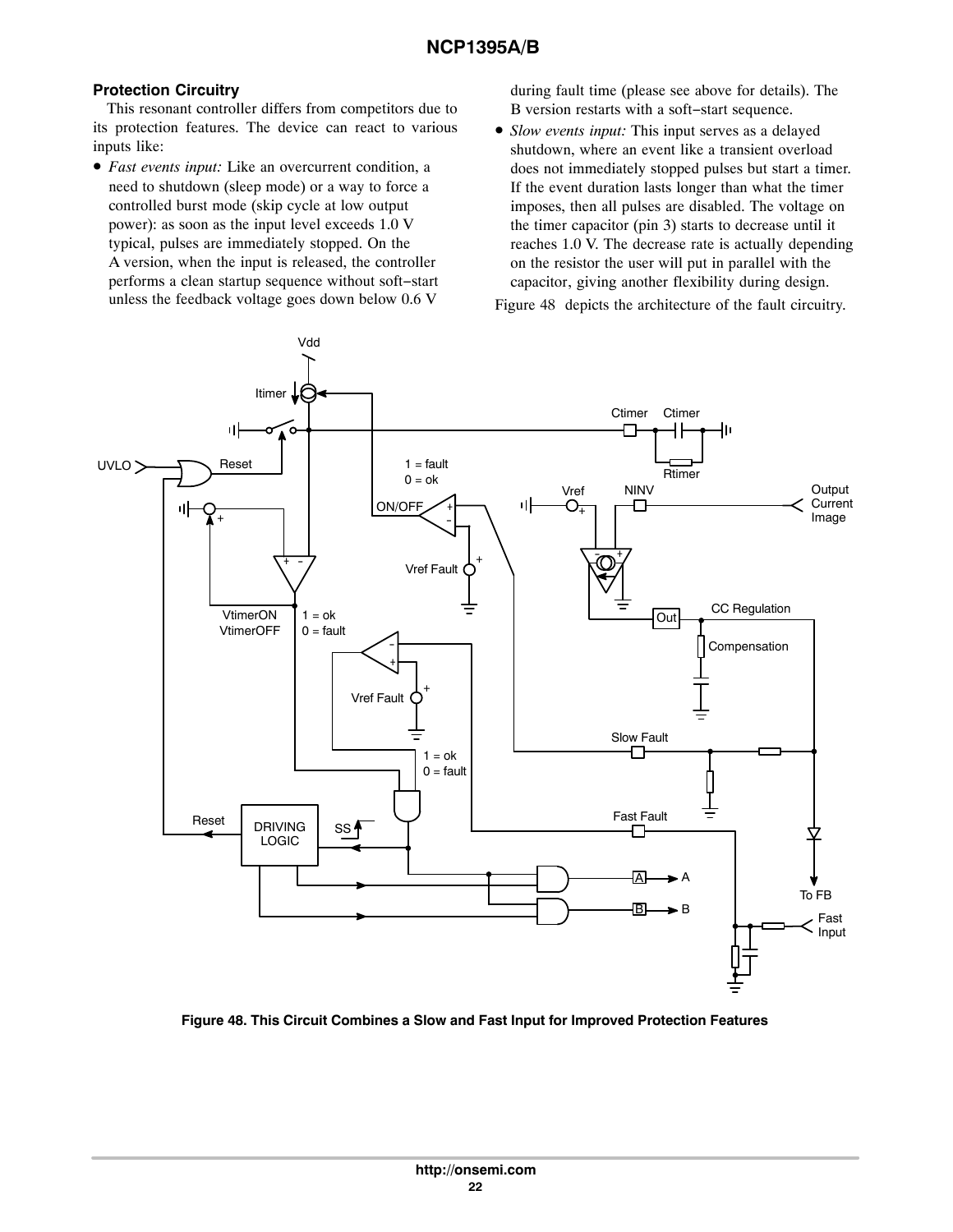In this figure, the internal OPAMP is used to perform a kind of constant current operation (CC) by taking the lead when the other voltage loop is gone (CV). Due to the ORing capability on the FB pin, the OPAMP regulates in constant current mode. When the output reaches a low level close to a complete short−circuit, the OPAMP output is maximum. With a resistive divider on the slow fault, this condition can be detected to trigger the delayed fault. If no OPAMP shall be used, its input must be grounded.

#### **Slow Input**

On this circuit, the slow input goes to a comparator. When this input exceeds 1.0 V typical, the current source Itimer turns on, charging the external capacitor Ctimer. If the fault duration is long enough, when Ctimer voltage reaches the VtimerON level (4.0 V typical), then all pulses are stopped. Itimer turns off and the capacitor slowly discharges to ground via a resistor installed in parallel with it. As a result, the designer can easily determine the time during which the power supply stays locked by playing on Rtimer. Now, when the timer capacitor voltage reaches 1.0 V typical (VtimerOFF), the comparator instructs the internal logic to issues pulses as on a clean soft−start sequence (soft−start is activated). Please note that the discharge resistor cannot be lower than 4.0 V/Itimer, otherwise the voltage on Ctimer will never reach the turn−off voltage of 4.0 V.

In both cases, when the fault is validated, both outputs A and B are internally pulled down to ground.



**Figure 49. A resistor can easily program the capacitor discharge time. Figure 50. Skip cycle can be**

**implemented via two resistors on the FB pin to the fast fault input.**

#### **Fast Input**

The fast input is not affected by a delayed action. As soon as its voltage exceeds 1.0 V typical, all pulses are off and maintained off as long as the fault is present. When the pin is released, pulses come back without soft−start for the A version, with soft−start for the B version.

Due to the low activation level of 1.0 V, this pin can observe the feedback pin via a resistive divided and thus implement skip cycle operation. The resonant converter can be designed to lose regulation in light load conditions, forcing the FB level to increase. When it reaches the programmed level, it triggers the fast fault input and stops pulses. Then V<sub>out</sub> slowly drops, the loop reacts by decreasing the feedback level which, in turn, unlocks the pulses: Vout goes up again and so on: we are in skip cycle mode.

### **Startup Behavior**

When the  $V_{CC}$  voltage grows up, the internal current consumption is kept to Istup, allowing to crank up the converter via a resistor connected to the bulk capacitor. When  $V_{CC}$  reaches the  $V_{CC}$ ON level, output A goes high first and then output B. This sequence will always be the same, whatever triggers the pulse delivery: fault, OFF to ON etc… Pulsing the output A high first gives an immediate charge of the bootstrap capacitor when an integrated high voltage half−bridge driver is implemented such as ON Semiconductor's NCP5181. Then, the rest of pulses follow, delivered at the highest switching value, set by the resistor on pin 2. The soft−start capacitor ensures a smooth frequency decrease to either the programmed minimum value (in case of fault) or to a value corresponding to the operating point if the feedback loop closes first. Figure [51](#page-23-0) shows typical signals evolution at power on.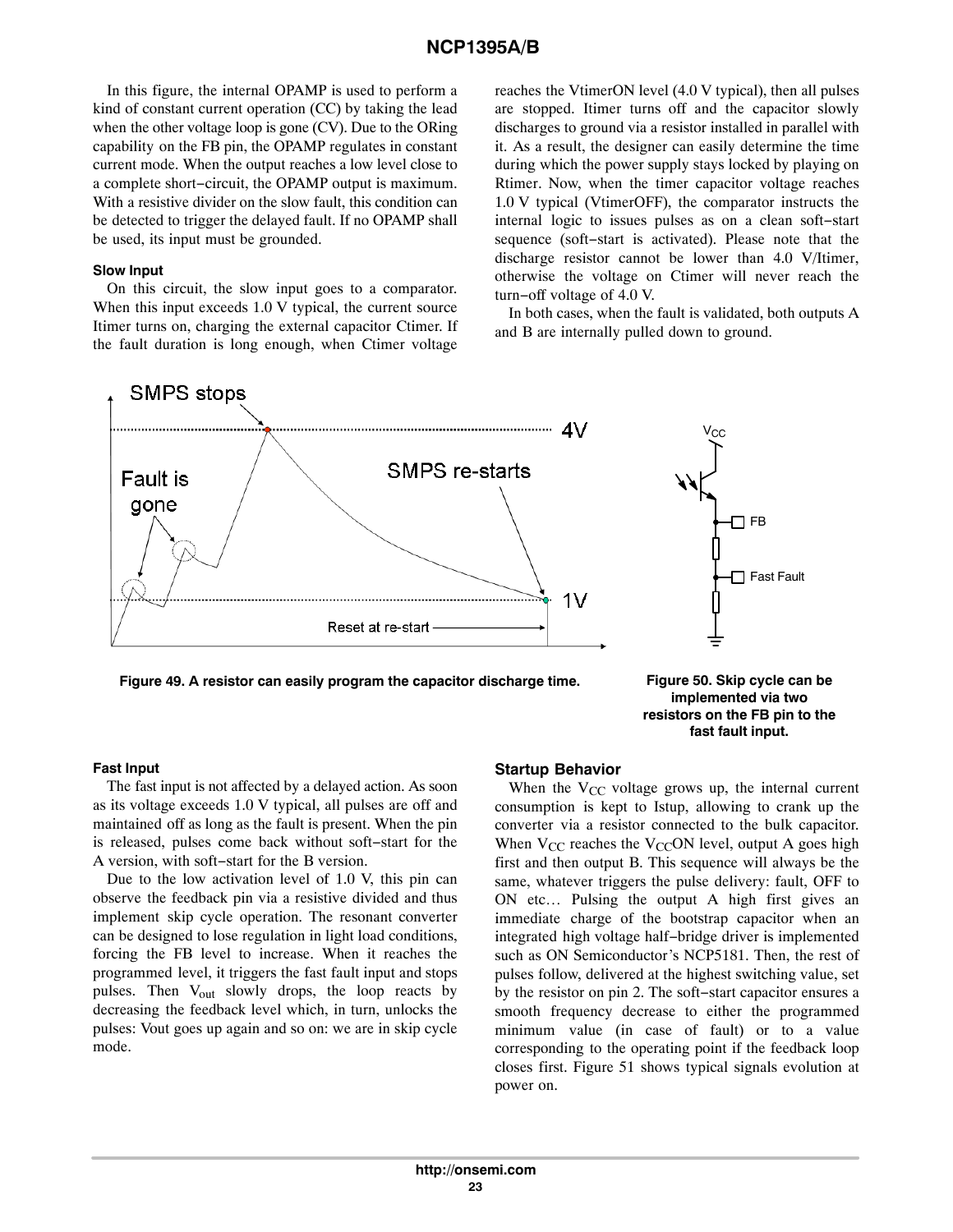<span id="page-23-0"></span>

**Figure 51. At power on, output A is first activated and the frequency slowly decreases via the soft−start capacitor.**

Figure 51 depicts an auto−recovery situation, where the timer has triggered the end of output pulses. In that case, the  $V_{CC}$  level was given by an auxiliary power supply, hence its stability during the hiccup. A similar situation can arise if the user selects a more traditional startup method, with an auxiliary winding. In that case, the  $VCC_{(min)}$ comparator stops the output pulses whenever it is activated, that is to say, when  $V_{CC}$  falls below 10.3 V typical. At this time, the  $V_{CC}$  pin still receives its bias current from the startup resistor and heads toward VCC<sub>ON</sub> via the Vcc capacitor. When the voltage reaches  $VCC<sub>ON</sub>$ , a standard sequence takes place, involving a soft−start. Figure [52](#page-24-0) portrays this behavior.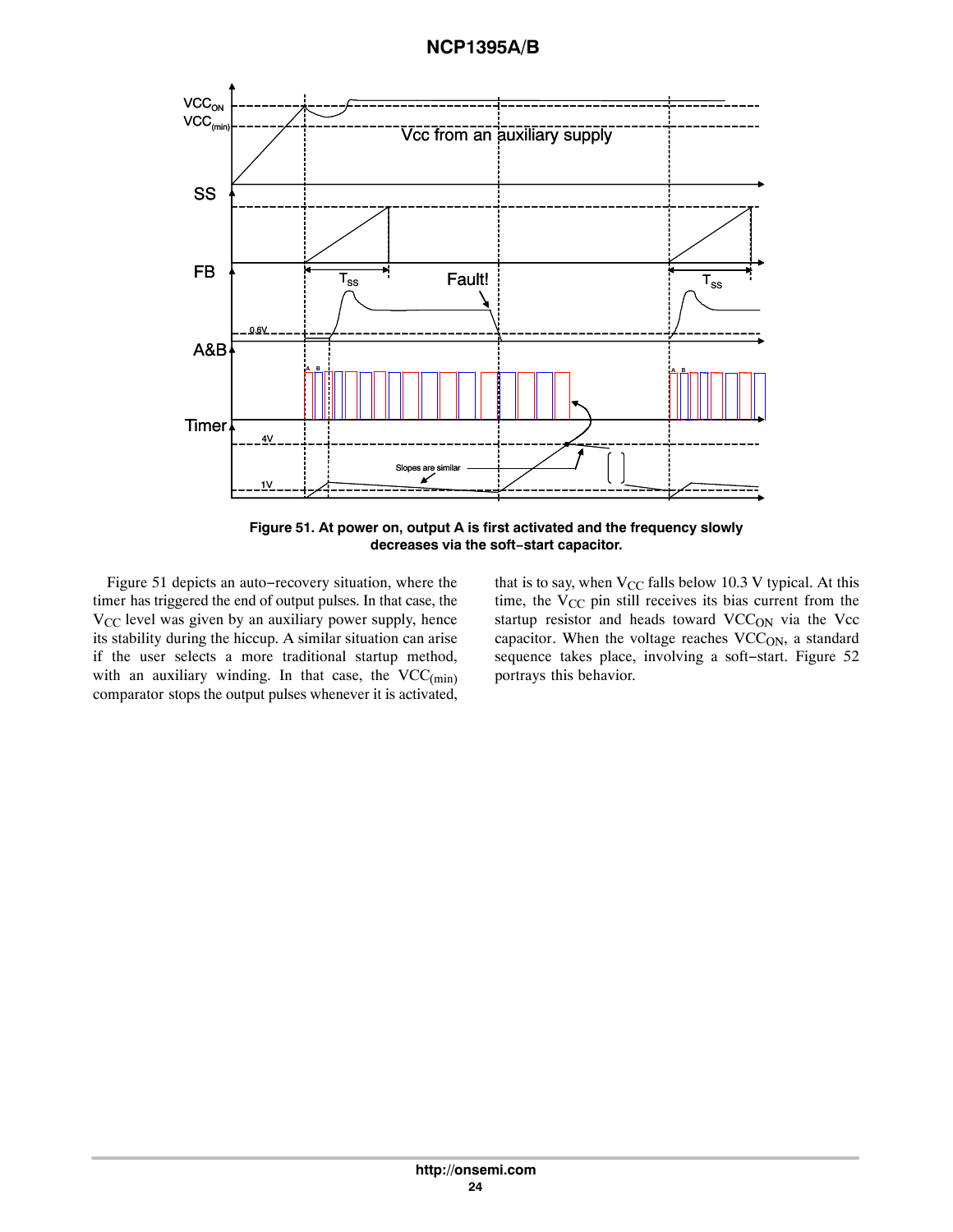<span id="page-24-0"></span>

Figure 52. When the V<sub>CC</sub> is too low, all pulses are stopped until V<sub>CC</sub> goes back **to the startup voltage.**

As described in the data sheet, two startup levels  $VCC<sub>ON</sub>$ are available, via two circuit versions. The NCP1395A features a large hysteresis to allow a classical startup method with a resistor connected to the bulk capacitor. Then, at the end of the startup sequence, an auxiliary winding is supposed to take over the controller supply voltage. To the opposite, for applications where the resonant controller is powered from a standby power supply, the startup level of the NCP1395B of 10 V typically allows a direct a connection from a 12 V source. Simple ON/OFF operation is therefore feasible.

#### **ORDERING INFORMATION**

| <b>Device</b>     | Package              | Shipping†        |
|-------------------|----------------------|------------------|
| <b>NCP1395APG</b> | PDIP-16<br>(Pb-Free) | 25 Units / Rail  |
| NCP1395ADR2G      | SOIC-16<br>(Pb-Free) | 2500 Tape & Reel |
| <b>NCP1395BPG</b> | PDIP-16<br>(Pb-Free) | 25 Units / Rail  |
| NCP1395BDR2G      | SOIC-16<br>(Pb-Free) | 2500 Tape & Reel |

†For information on tape and reel specifications, including part orientation and tape sizes, please refer to our Tape and Reel Packaging Specification Brochure, BRD8011/D.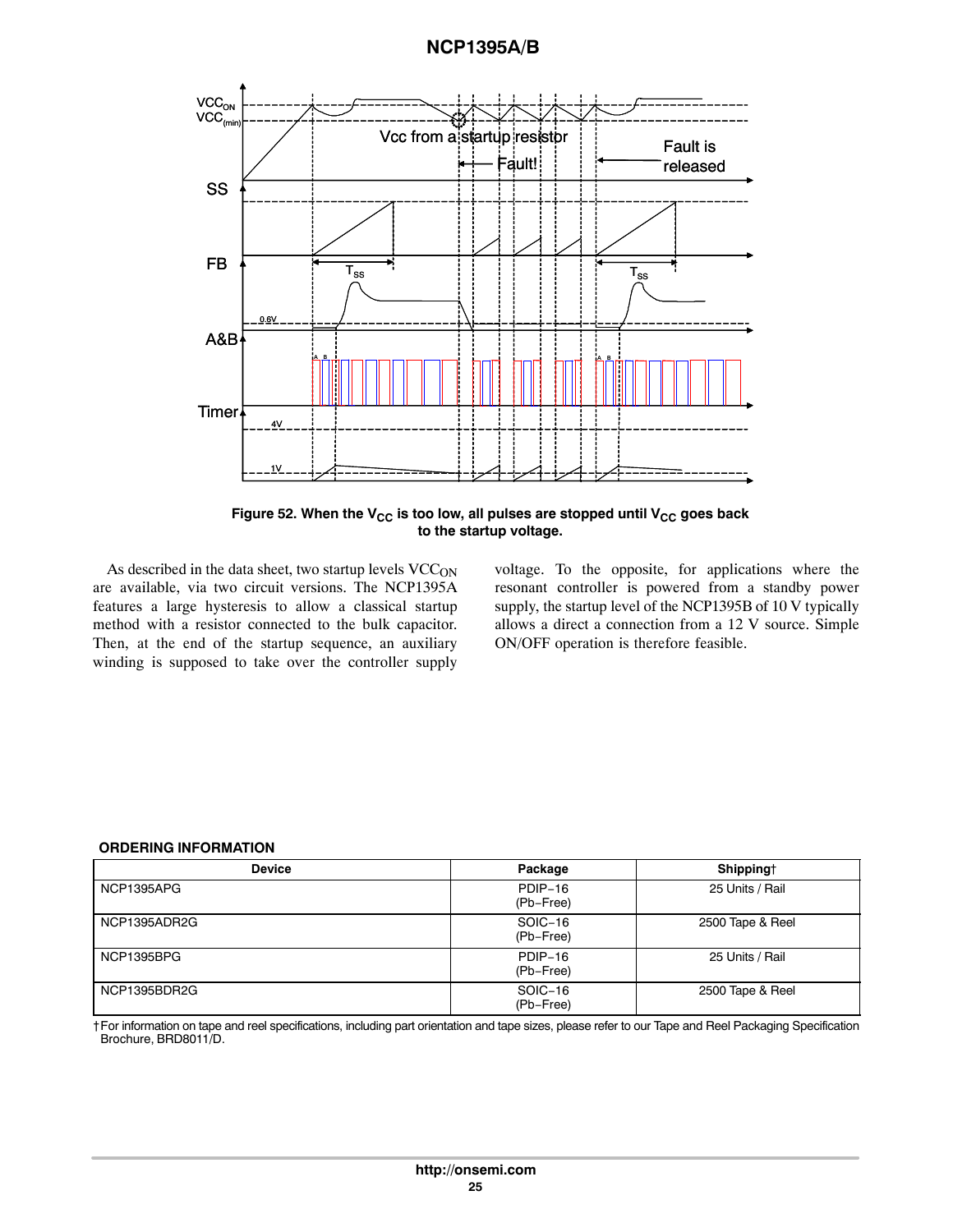### **PACKAGE DIMENSIONS**

**PDIP−16 P SUFFIX** CASE 648−08 ISSUE T



- NOTES:<br>
1. DIMENSIONING AND TOLERANCING PER<br>
2. CONTROLLING DIMENSION: INCH.<br>
3. DIMENSION L TO CENTER OF LEADS<br>
WHEN FORMED PARALLEL.<br>
4. DIMENSION B DOES NOT INCLUDE<br>
4. OIMENSION B DOES NOT INCLUDE<br>
5. ROUNDED CORNERS O
- 
- 
- 

|            |              | <b>INCHES</b> |             | <b>MILLIMETERS</b> |
|------------|--------------|---------------|-------------|--------------------|
| <b>DIM</b> | <b>MIN</b>   | MAX           | <b>MIN</b>  | <b>MAX</b>         |
| A          | 0.740        | 0.770         | 18.80       | 19.55              |
| B          | 0.250        | 0.270         | 6.35        | 6.85               |
| C          | 0.145        | 0.175         | 3.69        | 4.44               |
| D          | 0.015        | 0.021         | 0.39        | 0.53               |
| F          | 0.040        | 0.70          | 1.02        | 1.77               |
| G          | 0.100 BSC    |               |             | 2.54 BSC           |
| н          |              | 0.050 BSC     |             | 1.27 BSC           |
| J          | 0.008        | 0.015         | 0.21        | 0.38               |
| κ          | 0.110        | 0.130         | 2.80        | 3.30               |
| L          | 0.295        | 0.305         | 7.50        | 7.74               |
| М          | $\circ$<br>O | $10^{\circ}$  | $0^{\circ}$ | $10^{\circ}$       |
| s          | 0.020        | 0.040         | 0.51        | 1.01               |